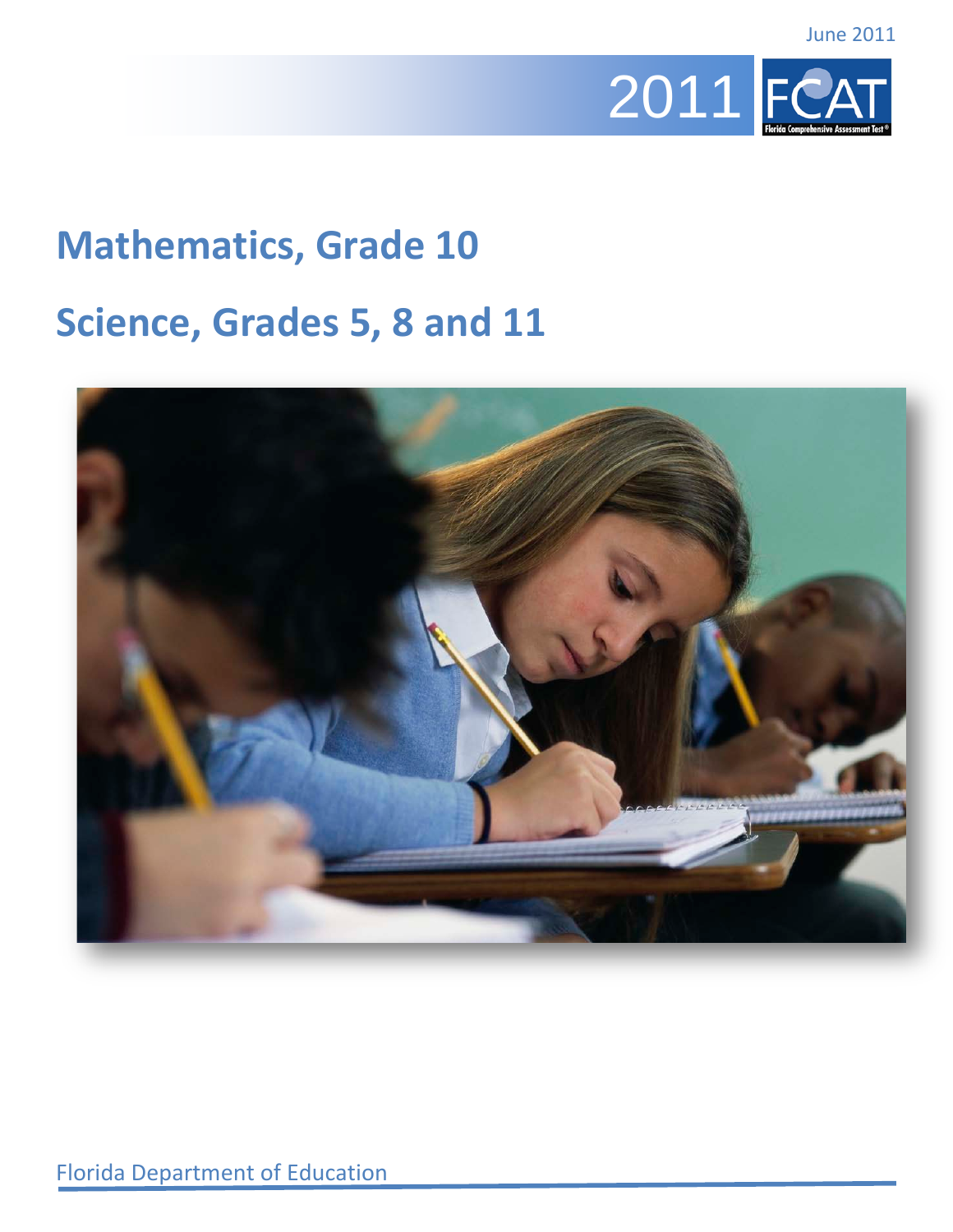# **Grade 10 Mathematics**

Percentages displayed in this document for 2011 may reflect minor differences from percentages published in last year's media packet and on the Department's FCAT Demographics website. This is because of routine updates made to student demographic data subsequent to last year's FCAT release. The percentages in the mathematics section of this document reflect differences from percentages published in last year's media packet. This is because FCAT Mathematics was only taken by students in grade 10 this year, so prior years' FCAT results have been adjusted to reflect grade 10 only. There is no longer FCAT Mathematics data for grades 3-9 because students now take FCAT 2.0 Mathematics (grades 3-8) or the Algebra 1 End-of-Course (EOC) Assessment in lieu of the FCAT; the Grade 9 FCAT Mathematics assessment has been discontinued. The *FCAT 2.0 Reading and Mathematics Media Packet* and the *Algebra 1 EOC Assessment State Report of Districts* may be accessed at [http://fcat.fldoe.org/mediapacket/2011/default.asp.](http://fcat.fldoe.org/mediapacket/2011/default.asp)

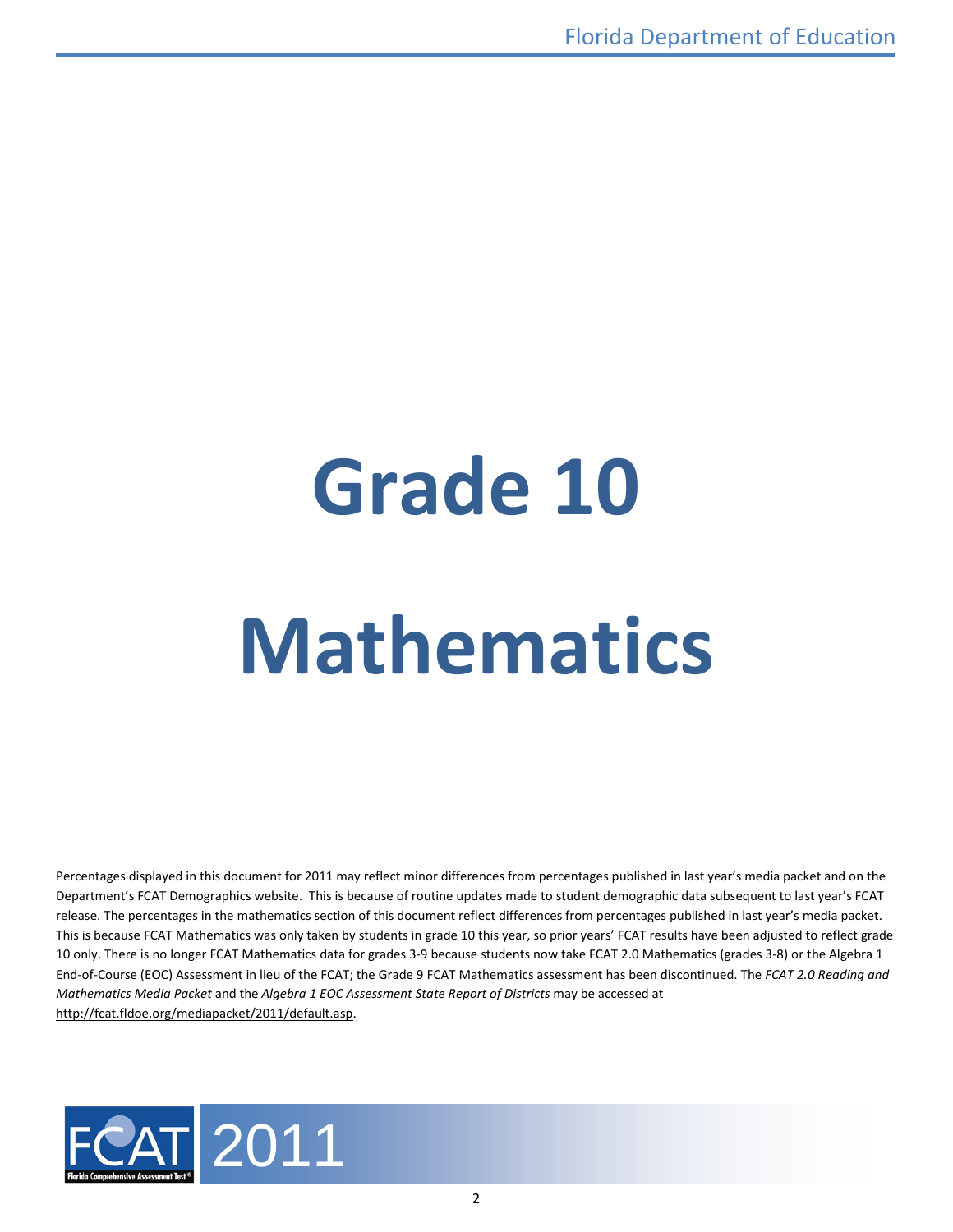

## **FCAT Mathematics by Achievement Level Grade 10**

In 2011, 71 percent of students in grade 10 were performing at or above Achievement Level 3 (on grade level and above) on FCAT Mathematics. This is an increase from 59 percent in 2001, 60 percent in 2002, 61 percent in 2003, 64 percent in 2004, 64 percent in 2005, 66 percent in 2006, 66 percent in 2007, 69 percent in 2008, 69 percent in 2009, and a decrease from 73 percent in 2010 for a total increase of 12 percentage points. In 2011, 11 percent of all students in grade 10 were performing at Achievement Level 1 on FCAT Mathematics. This is a decrease from 20 percent in 2001, 19 percent in 2002, 19 percent in 2003, 16 percent in 2004, 15 percent in 2005, 15 percent in 2006, 14 percent in 2007, 12 percent in 2008, 12 percent in 2009, and an increase from 10 percent in 2010 for a total decrease of 9 percentage points.

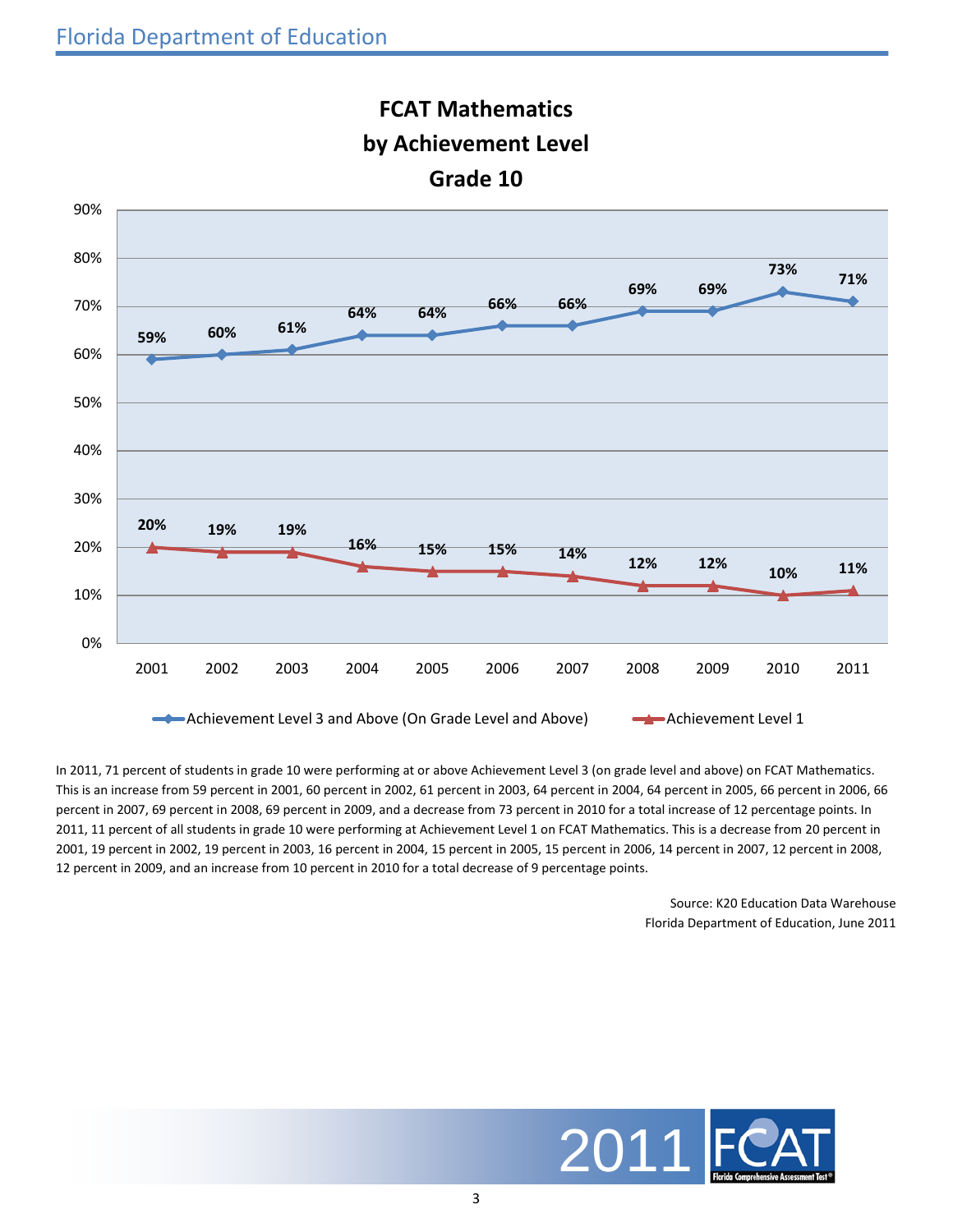

**FCAT Mathematics**

In 2011, 81 percent of White students in grade 10 were performing at or above Achievement Level 3 (on grade level and above) on FCAT Mathematics. This is an increase from 72 percent in 2001, 74 percent in 2002, 74 percent in 2003, 76 percent in 2004, 76 percent in 2005, 78 percent in 2006, 77 percent in 2007, 80 percent in 2008, 80 percent in 2009, and a decrease from 83 percent in 2010 for a total increase of 9 percentage points. In 2011, 68 percent of Hispanic students in grade 10 were performing at or above Achievement Level 3 on FCAT Mathematics. This is an increase from 50 percent in 2001, 49 percent in 2002, 52 percent in 2003, 55 percent in 2004, 56 percent in 2005, 59 percent in 2006, 60 percent in 2007, 63 percent in 2008, 64 percent in 2009, and a decrease from 70 percent in 2010 for a total increase of 18 percentage points. In 2011, 50 percent of African-American students in grade 10 were performing at or above Achievement Level 3 (on grade level and above) on FCAT Mathematics. This is an increase from 32 percent in 2001, 32 percent in 2002, 34 percent in 2003, 38 percent in 2004, 40 percent in 2005, 44 percent in 2006, 43 percent in 2007, 47 percent in 2008, 49 percent in 2009, and a decrease from 53 percent in 2010 for a total increase of 18 percentage points.

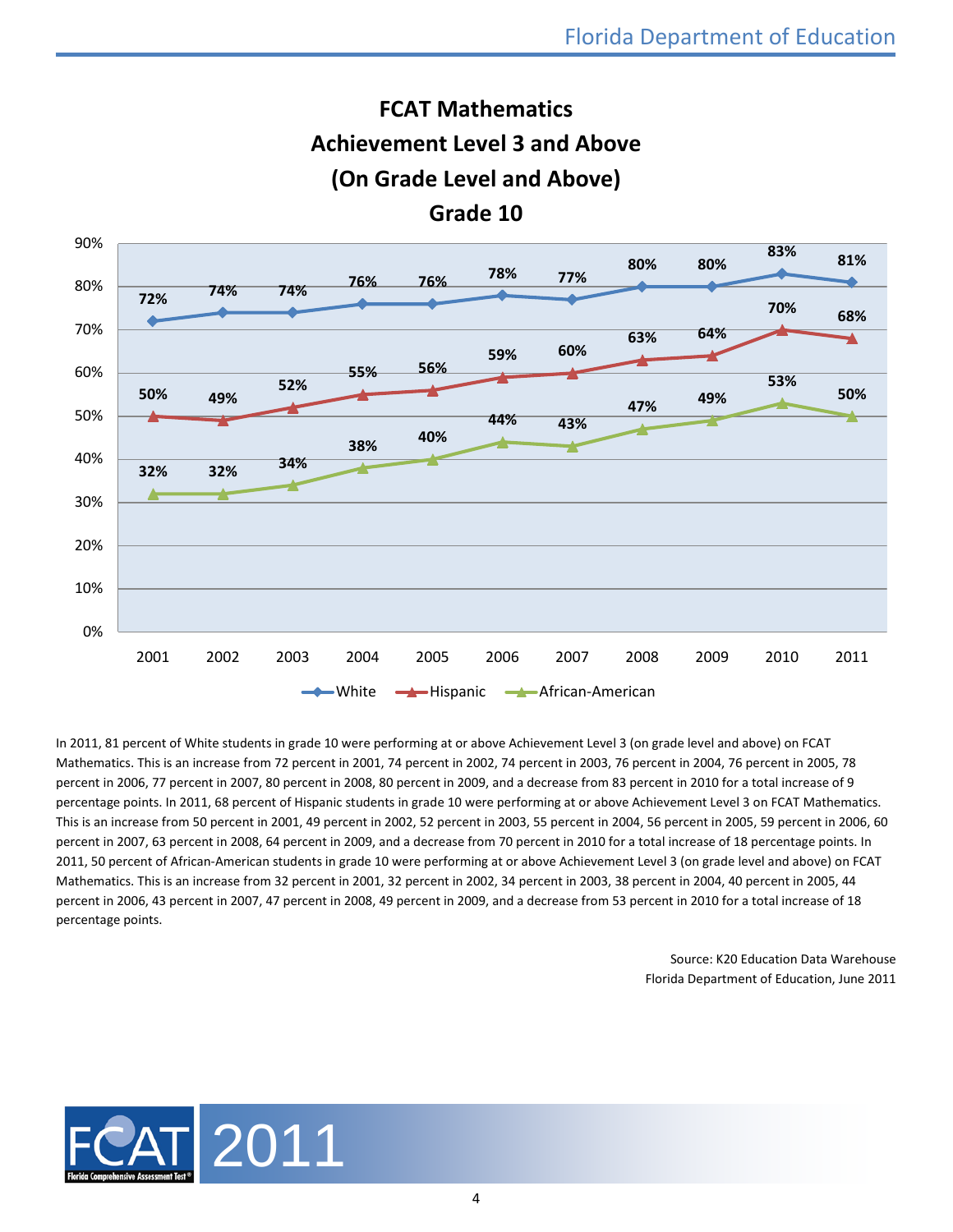

## **FCAT Mathematics Achievement Level 1**

In 2011, 6 percent of White students in grade 10 were performing at Achievement Level 1 on FCAT Mathematics. This is a decrease from 10 percent in 2001, 10 percent in 2002, 10 percent in 2003, 8 percent in 2004, 8 percent in 2005, 8 percent in 2006, 7 percent in 2007, equal to 6 percent in 2008, equal to 6 percent in 2009, and increase from 5 percent in 2010 for a total decrease of 4 percentage points. In 2011, 13 percent of Hispanic students in grade 10 were performing at Achievement Level 1 on FCAT Mathematics. This is a decrease from 25 percent in 2001, 26 percent in 2002, 24 percent in 2003, 21 percent in 2004, 20 percent in 2005, 19 percent in 2006, 16 percent in 2007, 14 percent in 2008, 15 percent in 2009, and increase from 11 percent in 2010 for a total decrease of 12 percentage points. In 2011, 22 percent of African-American students in grade 10 were performing at Achievement Level 1 on FCAT Mathematics. This is a decrease from 42 percent in 2001, 40 percent in 2002, 38 percent in 2003, 32 percent in 2004, 29 percent in 2005, 27 percent in 2006, 28 percent in 2007, 24 percent in 2008, 23 percent in 2009, and an increase from 20 percent in 2010 for a total decrease of 20 percentage points.

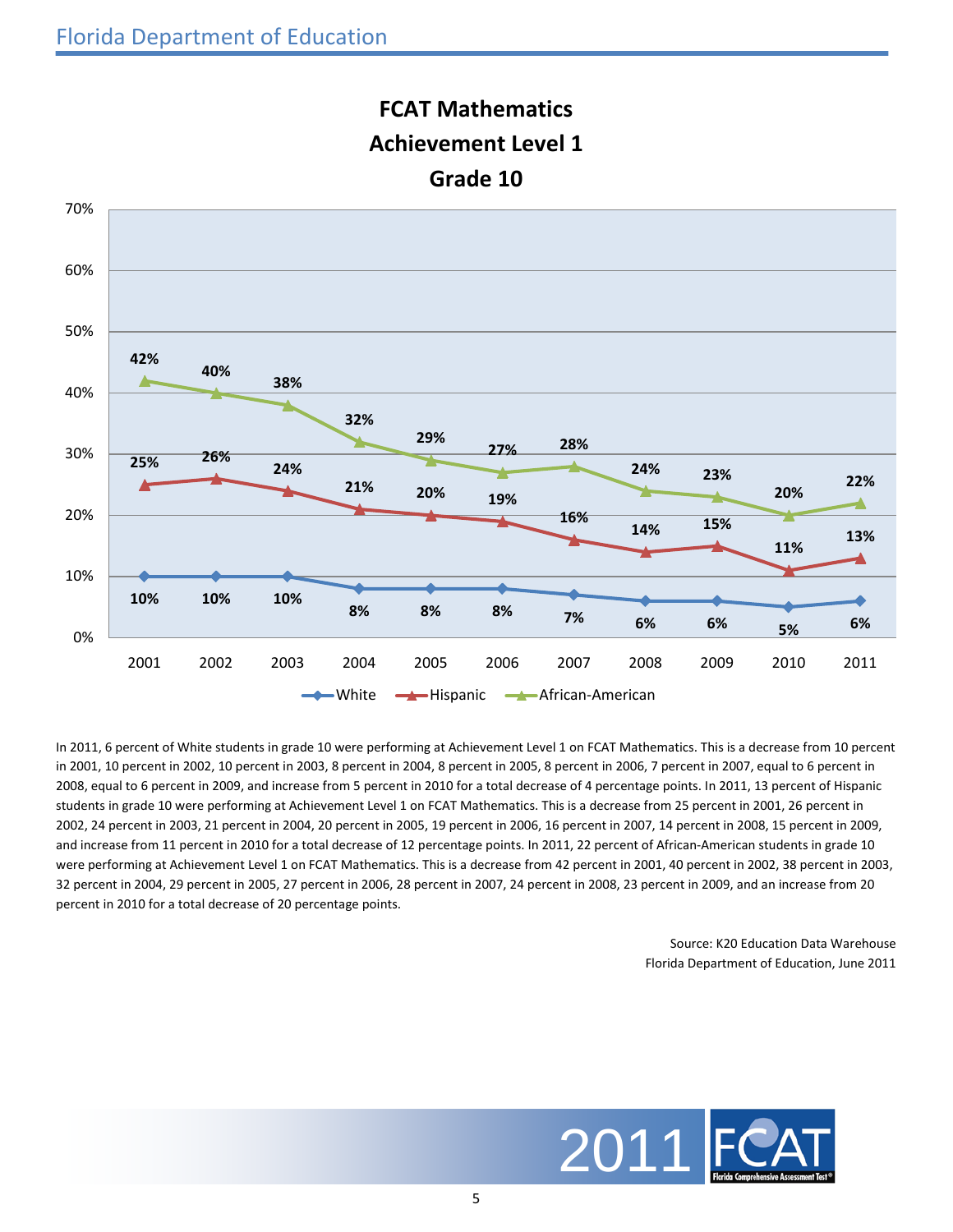## **Mathematics Scores**

#### **Statewide Comparison for 2001 to 2011**

|       |      |                                        | <b>Mean</b>                         | <b>Mean</b>                  |              | <b>Percent of Students by</b><br><b>Achievement Level</b> |                         |                         |                |                                                           |
|-------|------|----------------------------------------|-------------------------------------|------------------------------|--------------|-----------------------------------------------------------|-------------------------|-------------------------|----------------|-----------------------------------------------------------|
| Grade | Year | <b>Number</b><br>of<br><b>Students</b> | Developmental<br><b>Scale Score</b> | <b>Scale</b><br><b>Score</b> | $\mathbf{1}$ | 2 <sup>2</sup>                                            | $\overline{\mathbf{3}}$ | $\overline{\mathbf{4}}$ | 5              | <b>Achievement</b><br>Level Three &<br>Above <sup>2</sup> |
| 10    | 2001 | 144,236                                | 1975                                | 321                          | 20           | 21                                                        | 24                      | 25                      | 10             | 59                                                        |
|       | 2002 | 149,783                                | 1967                                | 319                          | 19           | 21                                                        | 25                      | 27                      | 8              | 60                                                        |
|       | 2003 | 165,624                                | 1970                                | 320                          | 19           | 20                                                        | 24                      | 27                      | 9              | 60                                                        |
|       | 2004 | 166,227                                | 1982                                | 323                          | 16           | 21                                                        | 26                      | 29                      | 9              | 63                                                        |
|       | 2005 | 178,530                                | 1979                                | 322                          | 15           | 22                                                        | 27                      | 28                      | 8              | 63                                                        |
|       | 2006 | 184,635                                | 1987                                | 324                          | 15           | 19                                                        | 26                      | 31                      | 8              | 65                                                        |
|       | 2007 | 185,346                                | 1983                                | 323                          | 14           | 20                                                        | 28                      | 30                      | $\overline{7}$ | 65                                                        |
|       | 2008 | 184,617                                | 1998                                | 327                          | 12           | 19                                                        | 28                      | 33                      | 8              | 69                                                        |
|       | 2009 | 185,910                                | 2000                                | 327                          | 12           | 18                                                        | 29                      | 32                      | 8              | 69                                                        |
|       | 2010 | 179,252                                | 2014                                | 331                          | $10\,$       | 17                                                        | 29                      | 35                      | 9              | 73                                                        |
|       | 2011 | 184,332                                | 2009                                | 329                          | 11           | 18                                                        | 28                      | 34                      | 9              | 71                                                        |

FCAT Mathematics – Sunshine State Standards Test<sup>1</sup>

 $1$  Data are for all students tested in all curriculum groups.

 $2$  Adding the percentages in Levels 3-5 may not result in the percentage reported under "Level Three & Above" due to rounding.

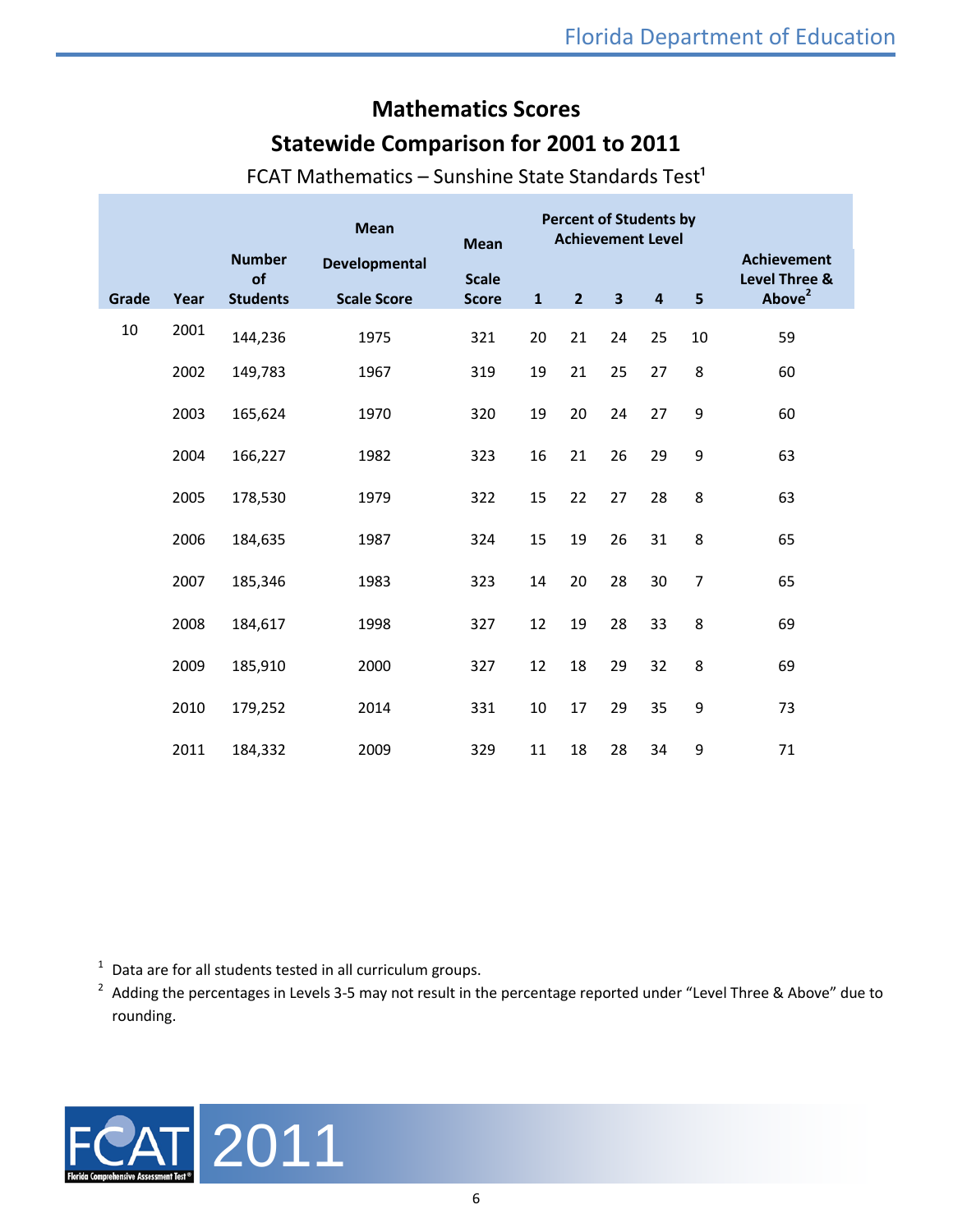#### **2011 FCAT Mathematics – Grade 10**

## **Percent Comparison by Year and District**

Achievement Level 3 and Above (On Grade Level and Above)

| <b>District</b>     | 2011 | 2010 | Change<br>2010-2011 |
|---------------------|------|------|---------------------|
| <b>STATE</b>        | 71%  | 73%  | $-2%$               |
| <b>ALACHUA</b>      | 70%  | 72%  | $-2%$               |
| <b>BAKER</b>        | 77%  | 72%  | 5%                  |
| <b>BAY</b>          | 75%  | 77%  | $-2%$               |
| <b>BRADFORD</b>     | 57%  | 61%  | $-4%$               |
| <b>BREVARD</b>      | 82%  | 84%  | $-2%$               |
| <b>BROWARD</b>      | 71%  | 73%  | $-2%$               |
| <b>CALHOUN</b>      | 71%  | 77%  | $-6%$               |
| <b>CHARLOTTE</b>    | 74%  | 79%  | $-5%$               |
| <b>CITRUS</b>       | 75%  | 73%  | 2%                  |
| <b>CLAY</b>         | 76%  | 77%  | $-1%$               |
| <b>COLLIER</b>      | 72%  | 70%  | 2%                  |
| <b>COLUMBIA</b>     | 70%  | 69%  | 1%                  |
| <b>DADE</b>         | 68%  | 73%  | $-5%$               |
| <b>DESOTO</b>       | 57%  | 68%  | $-11%$              |
| <b>DIXIE</b>        | 81%  | 72%  | 9%                  |
| <b>DUVAL</b>        | 66%  | 66%  | 0%                  |
| <b>ESCAMBIA</b>     | 65%  | 68%  | $-3%$               |
| <b>FLAGLER</b>      | 70%  | 71%  | $-1%$               |
| <b>FRANKLIN</b>     | 47%  | 59%  | $-12%$              |
| <b>GADSDEN</b>      | 58%  | 56%  | 2%                  |
| <b>GILCHRIST</b>    | 80%  | 79%  | 1%                  |
| <b>GLADES</b>       | 67%  | 65%  | 2%                  |
| <b>GULF</b>         | 65%  | 72%  | $-7%$               |
| <b>HAMILTON</b>     | 44%  | 48%  | $-4%$               |
| <b>HARDEE</b>       | 56%  | 69%  | $-13%$              |
| <b>HENDRY</b>       | 65%  | 66%  | $-1%$               |
| <b>HERNANDO</b>     | 74%  | 75%  | $-1%$               |
| <b>HIGHLANDS</b>    | 69%  | 69%  | 0%                  |
| <b>HILLSBOROUGH</b> | 70%  | 72%  | $-2%$               |
| <b>HOLMES</b>       | 66%  | 69%  | $-3%$               |
| <b>INDIAN RIVER</b> | 73%  | 77%  | $-4%$               |
| <b>JACKSON</b>      | 68%  | 72%  | $-4%$               |
| <b>JEFFERSON</b>    | 41%  | 44%  | $-3%$               |
| <b>LAFAYETTE</b>    | 80%  | 66%  | 14%                 |
| <b>LAKE</b>         | 66%  | 73%  | $-7%$               |
| <b>LEE</b>          | 69%  | 69%  | 0%                  |
| <b>LEON</b>         | 77%  | 77%  | 0%                  |
| <b>LEVY</b>         | 70%  | 67%  | 3%                  |
| <b>LIBERTY</b>      | 72%  | 69%  | 3%                  |

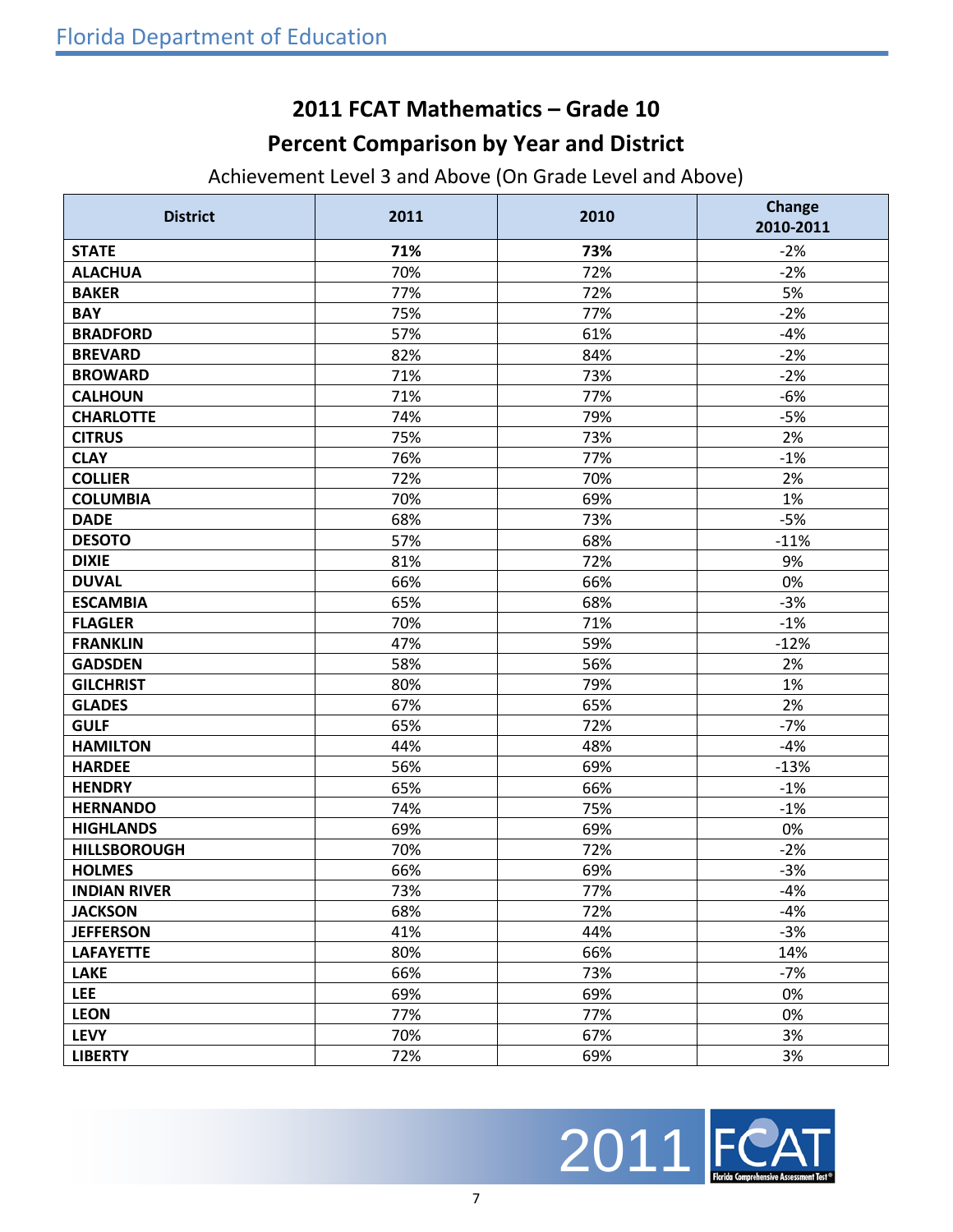| <b>District</b>   | 2011 | 2010 | <b>Change</b><br>2010-2011 |
|-------------------|------|------|----------------------------|
| <b>STATE</b>      | 71%  | 73%  | $-2%$                      |
| <b>MADISON</b>    | 44%  | 58%  | $-14%$                     |
| <b>MANATEE</b>    | 68%  | 72%  | $-4%$                      |
| <b>MARION</b>     | 70%  | 73%  | $-3%$                      |
| <b>MARTIN</b>     | 81%  | 84%  | $-3%$                      |
| <b>MONROE</b>     | 76%  | 75%  | 1%                         |
| <b>NASSAU</b>     | 79%  | 80%  | $-1%$                      |
| <b>OKALOOSA</b>   | 83%  | 83%  | 0%                         |
| <b>OKEECHOBEE</b> | 65%  | 63%  | 2%                         |
| <b>ORANGE</b>     | 66%  | 69%  | $-3%$                      |
| <b>OSCEOLA</b>    | 64%  | 65%  | $-1%$                      |
| <b>PALM BEACH</b> | 74%  | 77%  | $-3%$                      |
| <b>PASCO</b>      | 74%  | 74%  | 0%                         |
| <b>PINELLAS</b>   | 70%  | 72%  | $-2%$                      |
| <b>POLK</b>       | 63%  | 64%  | $-1%$                      |
| <b>PUTNAM</b>     | 58%  | 67%  | $-9%$                      |
| <b>SANTA ROSA</b> | 81%  | 80%  | 1%                         |
| <b>SARASOTA</b>   | 79%  | 81%  | $-3%$                      |
| <b>SEMINOLE</b>   | 83%  | 83%  | $-2%$                      |
| <b>ST. JOHNS</b>  | 84%  | 85%  | $-1%$                      |
| <b>ST. LUCIE</b>  | 64%  | 69%  | $-5%$                      |
| <b>SUMTER</b>     | 76%  | 76%  | 0%                         |
| <b>SUWANNEE</b>   | 67%  | 66%  | 1%                         |
| <b>TAYLOR</b>     | 69%  | 76%  | $-7%$                      |
| <b>UNION</b>      | 65%  | 69%  | $-4%$                      |
| <b>VOLUSIA</b>    | 69%  | 69%  | 0%                         |
| <b>WAKULLA</b>    | 81%  | 78%  | 3%                         |
| <b>WALTON</b>     | 73%  | 80%  | $-7%$                      |
| <b>WASHINGTON</b> | 72%  | 67%  | 5%                         |

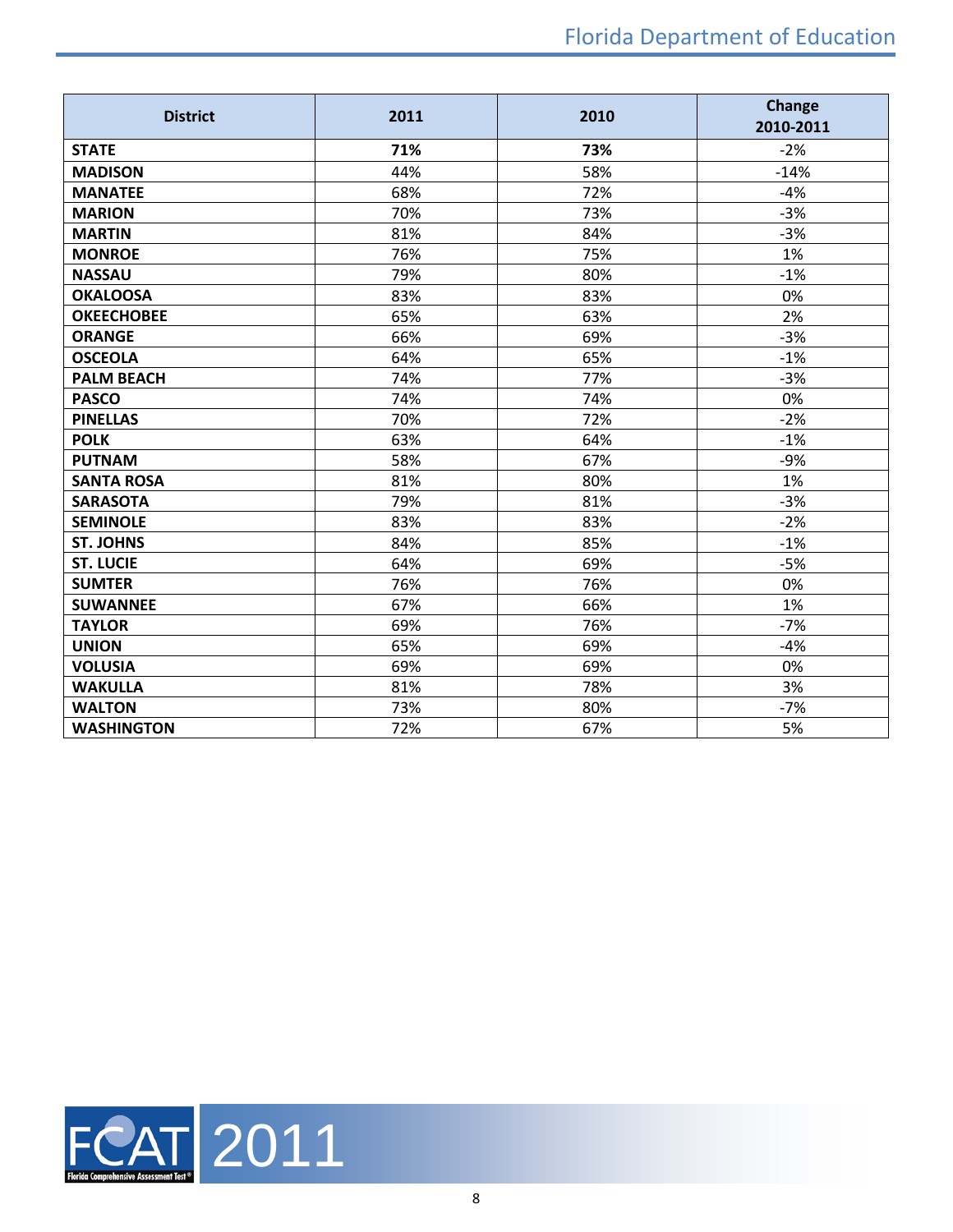## **2011 FCAT Mathematics – Grade 10 Percent Comparison by Year and District**

Achievement Level 1

| <b>District</b>     | 2011 | 2010 | Change<br>2010-2011 |
|---------------------|------|------|---------------------|
| <b>STATE</b>        | 11%  | 10%  | 1%                  |
| <b>ALACHUA</b>      | 14%  | 11%  | 3%                  |
| <b>BAKER</b>        | 9%   | 10%  | $-1%$               |
| <b>BAY</b>          | 8%   | 6%   | 2%                  |
| <b>BRADFORD</b>     | 19%  | 15%  | 4%                  |
| <b>BREVARD</b>      | 6%   | 5%   | 1%                  |
| <b>BROWARD</b>      | 11%  | 10%  | 1%                  |
| <b>CALHOUN</b>      | 11%  | 7%   | 4%                  |
| <b>CHARLOTTE</b>    | 10%  | 8%   | 2%                  |
| <b>CITRUS</b>       | 9%   | 9%   | 0%                  |
| <b>CLAY</b>         | 8%   | 7%   | 1%                  |
| <b>COLLIER</b>      | 12%  | 12%  | 0%                  |
| <b>COLUMBIA</b>     | 9%   | 12%  | $-3%$               |
| <b>DADE</b>         | 13%  | 9%   | 4%                  |
| <b>DESOTO</b>       | 17%  | 12%  | 5%                  |
| <b>DIXIE</b>        | 6%   | 7%   | $-1%$               |
| <b>DUVAL</b>        | 14%  | 13%  | 1%                  |
| <b>ESCAMBIA</b>     | 14%  | 12%  | 2%                  |
| <b>FLAGLER</b>      | 12%  | 11%  | 1%                  |
| <b>FRANKLIN</b>     | 20%  | 12%  | 8%                  |
| <b>GADSDEN</b>      | 12%  | 15%  | $-3%$               |
| <b>GILCHRIST</b>    | 3%   | 7%   | $-4%$               |
| <b>GLADES</b>       | 9%   | 17%  | $-8%$               |
| <b>GULF</b>         | 11%  | 8%   | 3%                  |
| <b>HAMILTON</b>     | 22%  | 13%  | 9%                  |
| <b>HARDEE</b>       | 21%  | 10%  | 11%                 |
| <b>HENDRY</b>       | 11%  | 12%  | $-1%$               |
| <b>HERNANDO</b>     | 8%   | 8%   | 0%                  |
| <b>HIGHLANDS</b>    | 12%  | 11%  | 1%                  |
| <b>HILLSBOROUGH</b> | 12%  | 10%  | 2%                  |
| <b>HOLMES</b>       | 14%  | 11%  | 3%                  |
| <b>INDIAN RIVER</b> | 10%  | 7%   | 3%                  |
| <b>JACKSON</b>      | 12%  | 12%  | 0%                  |
| <b>JEFFERSON</b>    | 22%  | 27%  | $-5%$               |
| <b>LAFAYETTE</b>    | 10%  | 9%   | 1%                  |
| <b>LAKE</b>         | 12%  | 9%   | 3%                  |
| <b>LEE</b>          | 13%  | 12%  | 1%                  |
| <b>LEON</b>         | 7%   | 7%   | 0%                  |

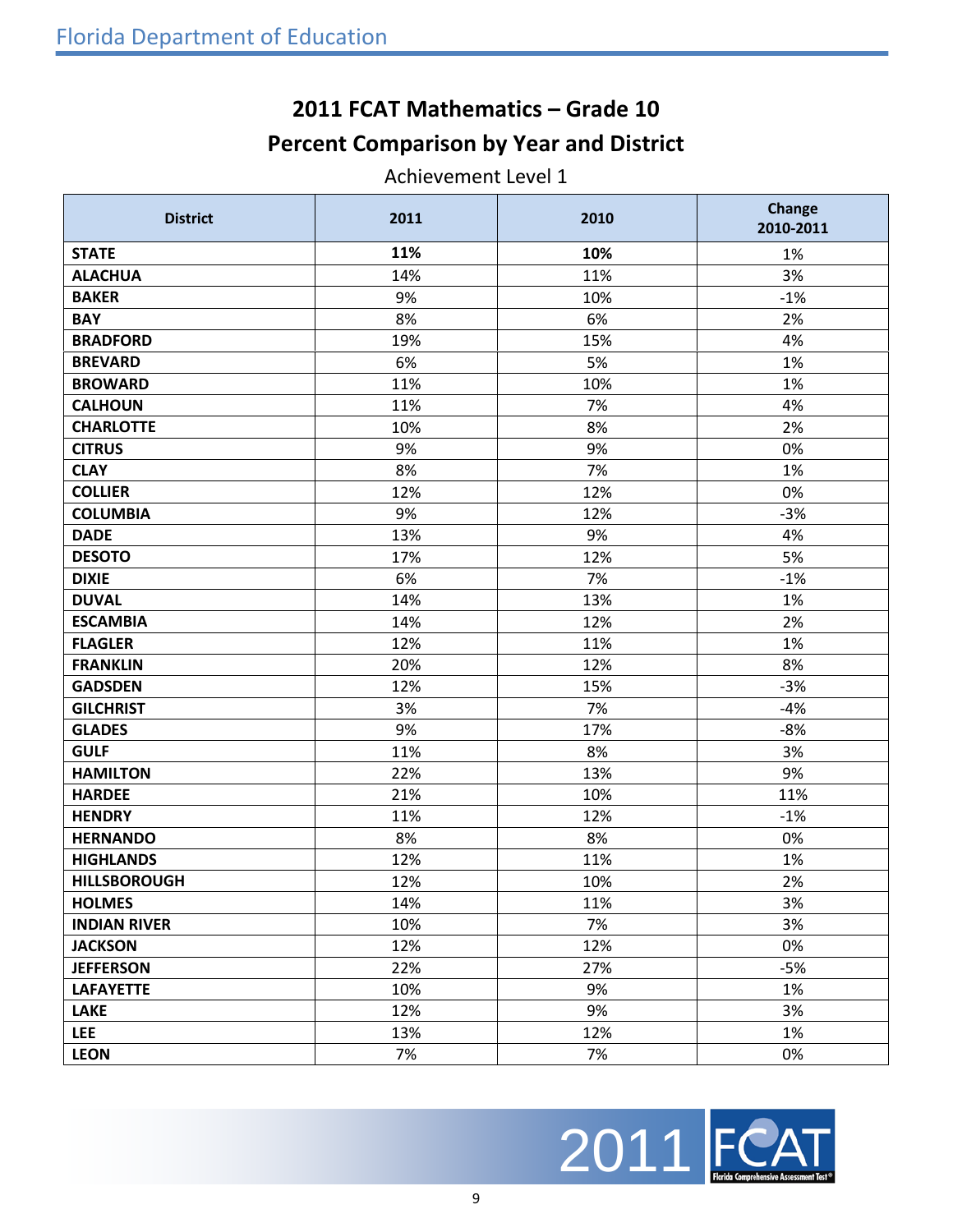| <b>District</b>   | 2011 | 2010 | <b>Change</b><br>2010-2011 |
|-------------------|------|------|----------------------------|
| <b>STATE</b>      | 11%  | 10%  | 1%                         |
| <b>LEVY</b>       | 11%  | 11%  | 0%                         |
| <b>LIBERTY</b>    | 3%   | 7%   | $-4%$                      |
| <b>MADISON</b>    | 20%  | 17%  | 3%                         |
| <b>MANATEE</b>    | 12%  | 10%  | 2%                         |
| <b>MARION</b>     | 11%  | 10%  | 1%                         |
| <b>MARTIN</b>     | 8%   | 5%   | 3%                         |
| <b>MONROE</b>     | 13%  | 9%   | 4%                         |
| <b>NASSAU</b>     | 6%   | 5%   | 1%                         |
| <b>OKALOOSA</b>   | 5%   | 5%   | 0%                         |
| <b>OKEECHOBEE</b> | 11%  | 13%  | $-2%$                      |
| <b>ORANGE</b>     | 15%  | 13%  | 2%                         |
| <b>OSCEOLA</b>    | 16%  | 15%  | 1%                         |
| <b>PALM BEACH</b> | 10%  | 8%   | 2%                         |
| <b>PASCO</b>      | 10%  | 9%   | 1%                         |
| <b>PINELLAS</b>   | 13%  | 12%  | 1%                         |
| <b>POLK</b>       | 16%  | 15%  | 1%                         |
| <b>PUTNAM</b>     | 17%  | 12%  | 5%                         |
| <b>SANTA ROSA</b> | 6%   | 6%   | 0%                         |
| <b>SARASOTA</b>   | 7%   | 7%   | 0%                         |
| <b>SEMINOLE</b>   | 5%   | 5%   | 0%                         |
| <b>ST. JOHNS</b>  | 6%   | 5%   | 1%                         |
| <b>ST. LUCIE</b>  | 13%  | 12%  | 1%                         |
| <b>SUMTER</b>     | 8%   | 5%   | 3%                         |
| <b>SUWANNEE</b>   | 11%  | 10%  | 1%                         |
| <b>TAYLOR</b>     | 10%  | 9%   | 1%                         |
| <b>UNION</b>      | 11%  | 13%  | $-2%$                      |
| <b>VOLUSIA</b>    | 12%  | 11%  | 1%                         |
| <b>WAKULLA</b>    | 3%   | 7%   | $-4%$                      |
| <b>WALTON</b>     | 9%   | 7%   | 2%                         |
| <b>WASHINGTON</b> | 11%  | 11%  | 0%                         |

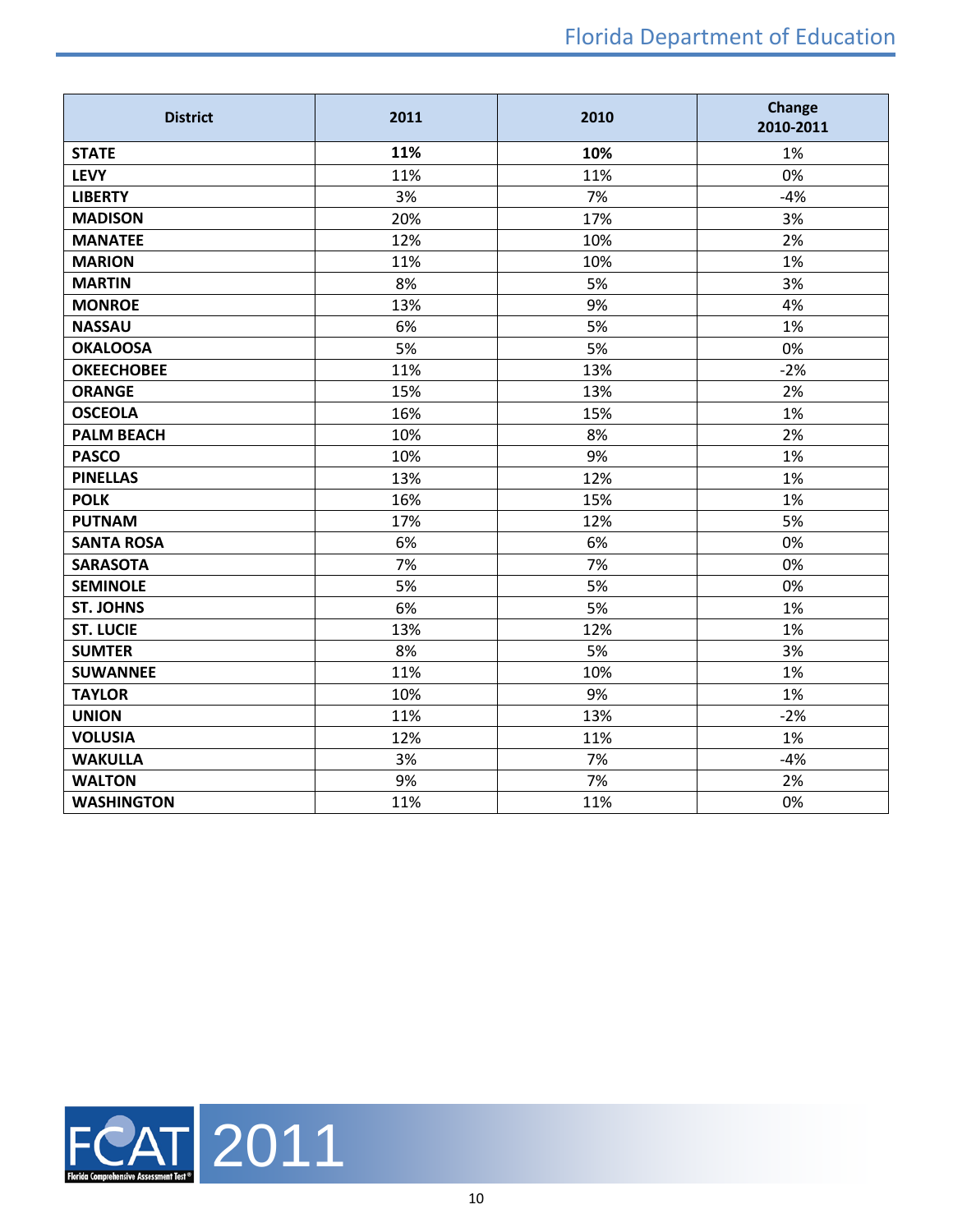## **Science**

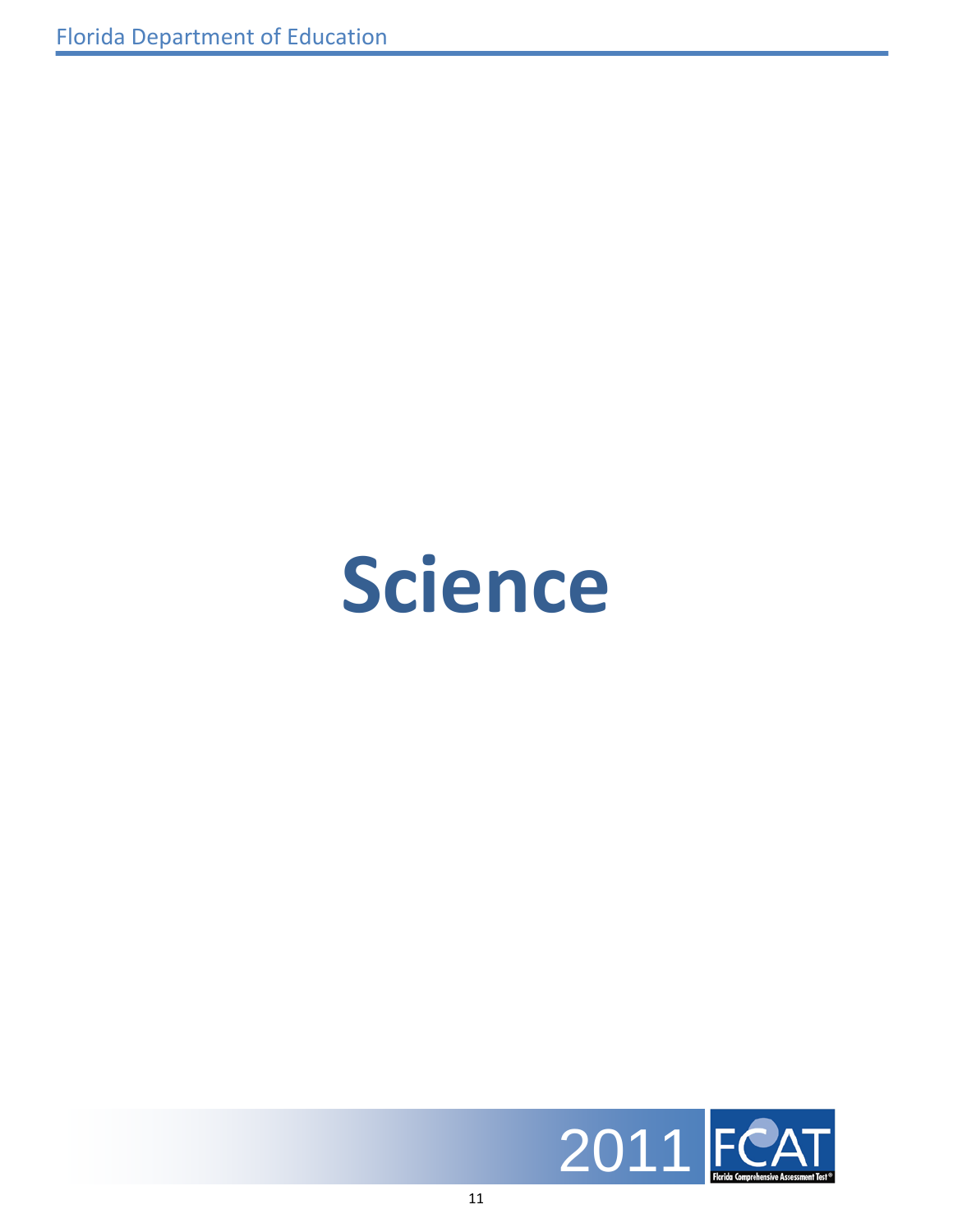

**FCAT Science by Achievement Level Grade 5**

In 2011, 51 percent of students in grade 5 were performing at or above Achievement Level 3 (on grade level and above) on FCAT Science. This is an increase from 28 percent in 2003, 29 percent in 2004, 33 percent in 2005, 35 percent in 2006, 42 percent in 2007, 43 percent in 2008, 46 percent in 2009, and 49 percent in 2010 for a total increase of 23 percentage points. In 2011, 19 percent of students in grade 5 were performing at Achievement Level 1 on FCAT Science. This is a decrease from 38 percent in 2003, 37 percent in 2004, 29 percent in 2005, 29 percent in 2006, 25 percent in 2007, 23 percent in 2008, 21 percent in 2009, and is equal to 19 percent in 2010 for a total decrease of 19 percentage points.

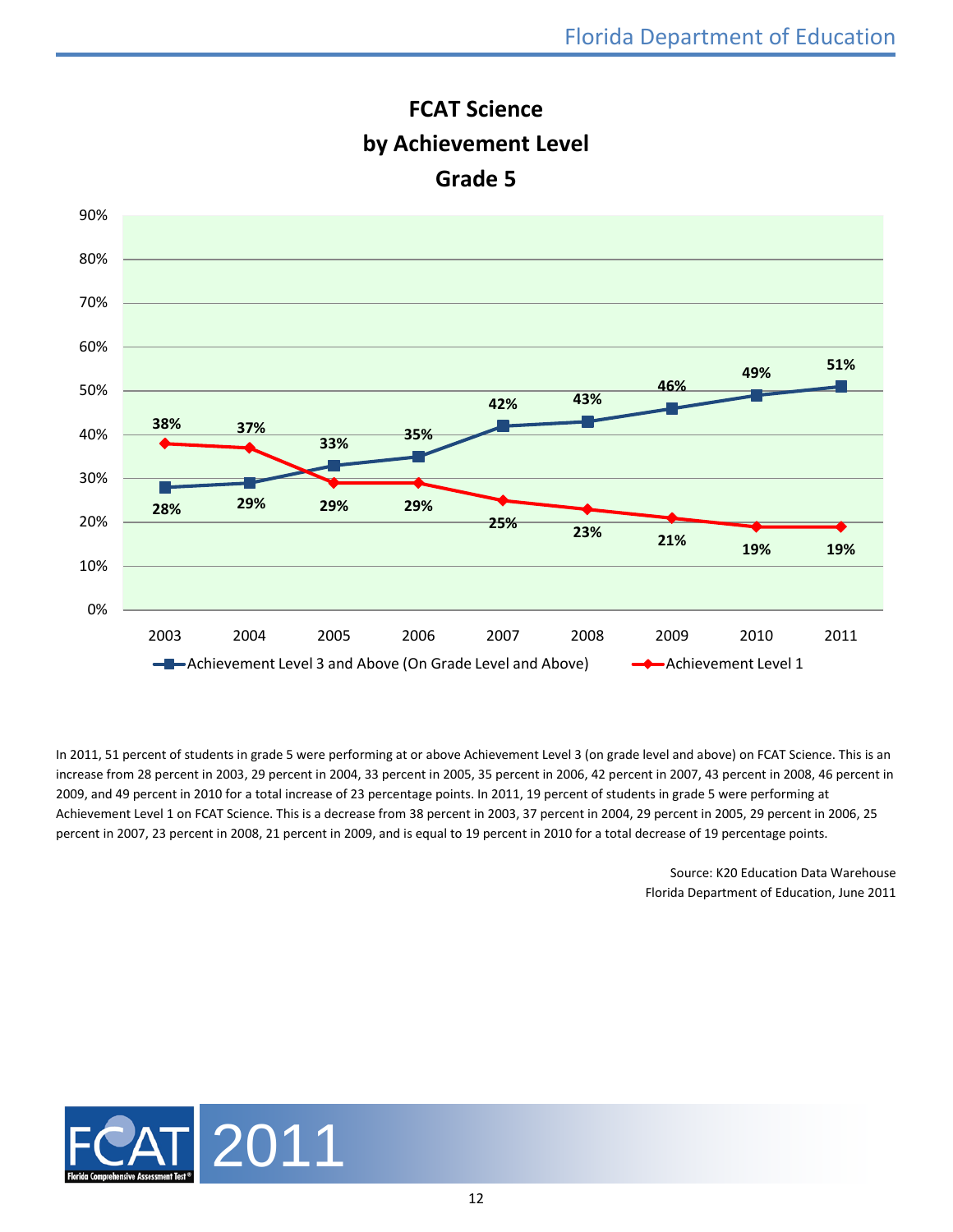

## **FCAT Science by Achievement Level Grade 8**

In 2011, 46 percent of students in grade 8 were performing at or above Achievement Level 3 (on grade level and above) on FCAT Science. This is an increase from 28 percent in 2003, 28 percent in 2004, 33 percent in 2005, 32 percent in 2006, 38 percent in 2007, 40 percent in 2008, 41 percent in 2009, and 43 percent in 2010 for a total increase of 18 percentage points. In 2011, 23 percent of students in grade 8 were performing at Achievement Level 1 on FCAT Science. This is a decrease from 36 percent in 2003, 36 percent in 2004, 36 percent in 2005, 35 percent in 2006, 31 percent in 2007, 27 percent in 2008, 27 percent in 2009, and 25 percent in 2010 for a total decrease of 13 percentage points.

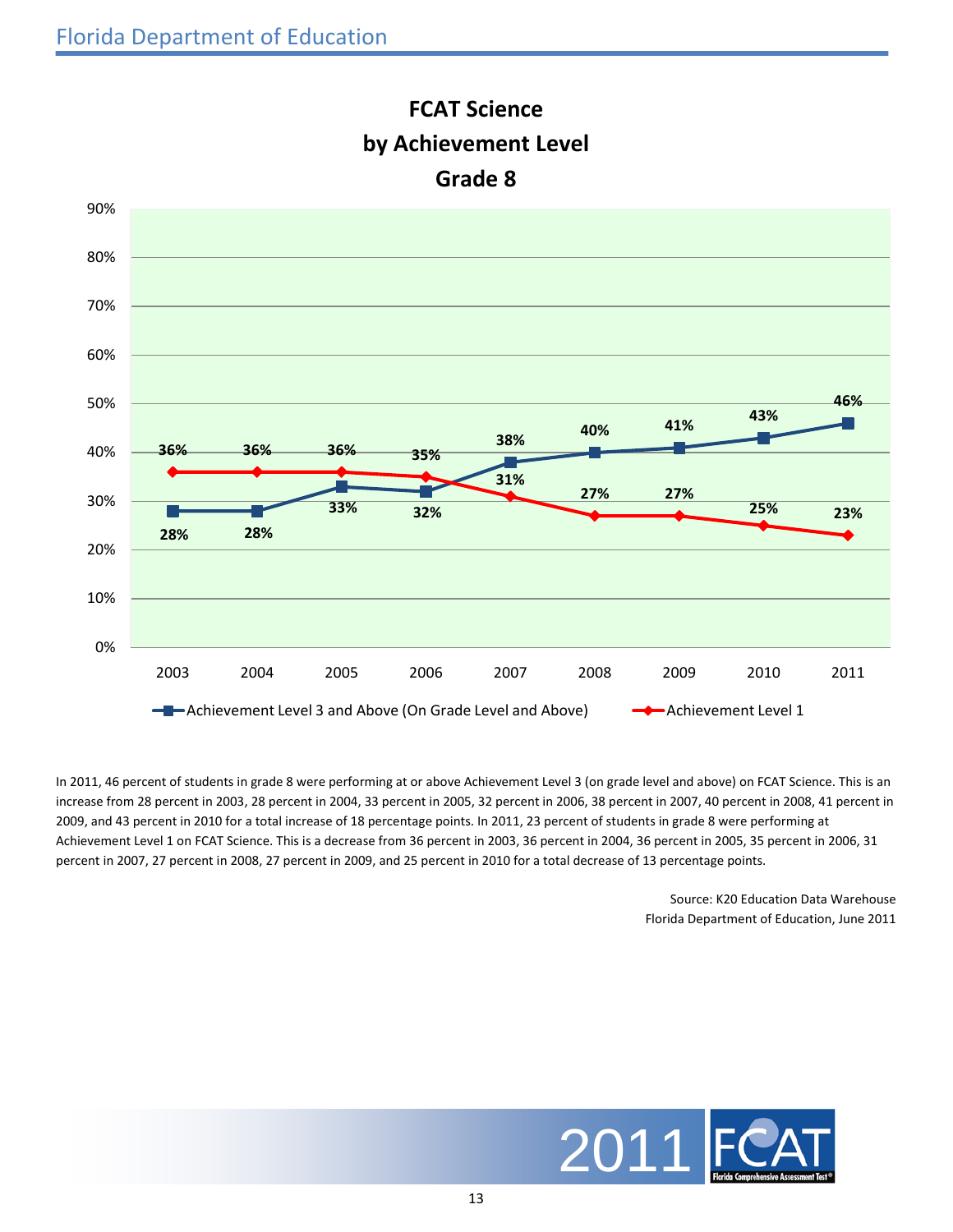

**FCAT Science**

In 2011, 40 percent of all students in grade 11 were performing at or above Achievement Level 3 (on grade level and above) on FCAT Science. This is an increase from 33 percent in 2005, 35 percent in 2006, 37 percent in 2007, 38 percent in 2008, 37 percent in 2009, and 38 percent in 2010 for a total increase of 7 percentage points. In 2011, 28 percent of all students in grade 11 were performing at Achievement Level 1 on FCAT Science. This is a decrease from 36 percent in 2005, 32 percent in 2006, 30 percent in 2007, 29 percent in 2008, 31 percent in 2009, and is equal to 28 percent in 2010 for a total decrease of 8 percentage points.

> Source: K20 Education Data Warehouse Florida Department of Education, June 2011



.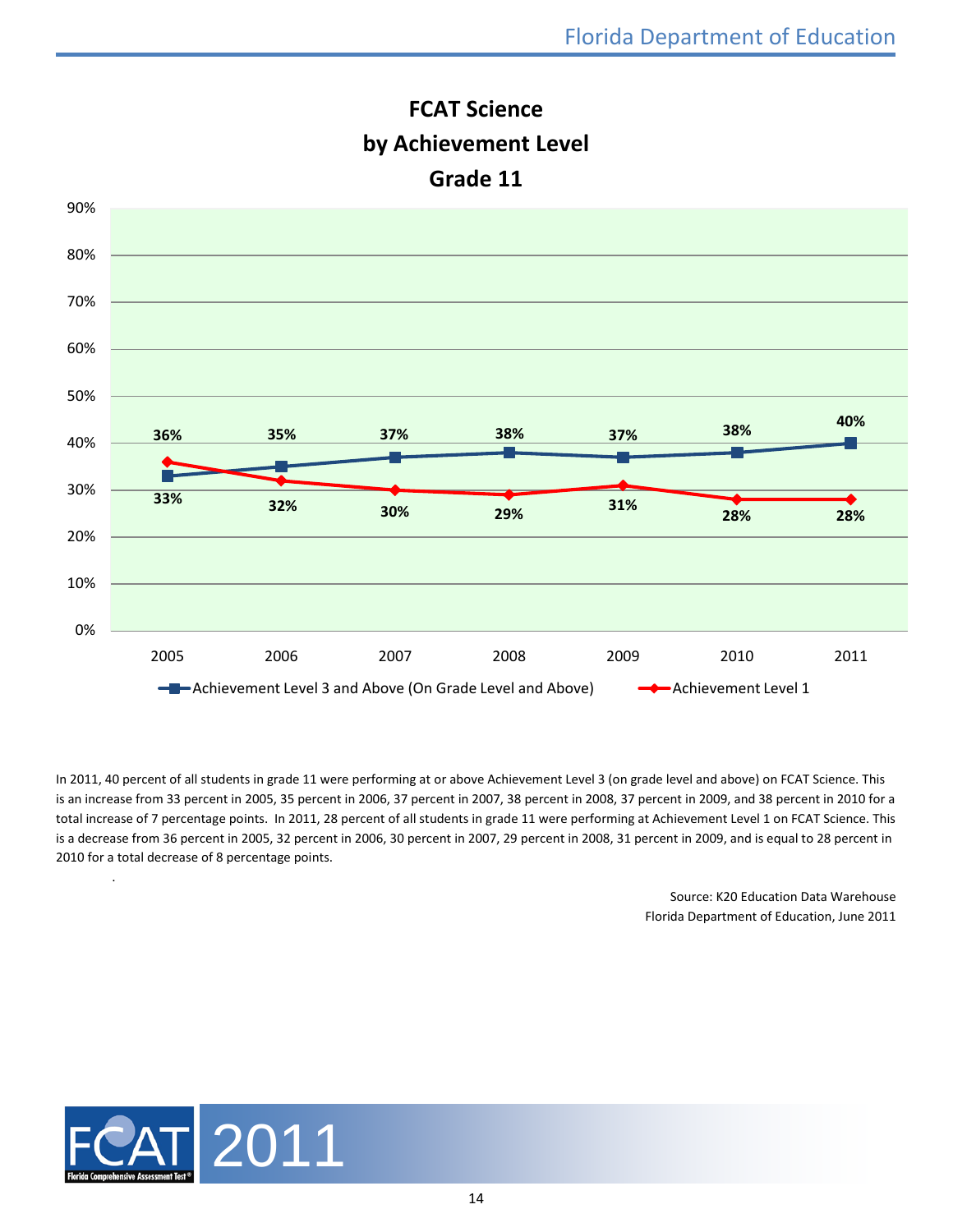

**FCAT Science Achievement Level 3 and Above**

In 2011, 64 percent of White students in grade 5 were performing at or above Achievement Level 3 (on grade level and above) on FCAT Science. This is an increase from 39 percent in 2003, 42 percent in 2004, 45 percent in 2005, 49 percent in 2006, 56 percent in 2007, 56 percent in 2008, 59 percent in 2009, and 63 percent in 2010 for a total increase of 25 percentage points. In 2011, 46 percent of Hispanic students in grade 5 were performing at or above Achievement Level 3 on FCAT Science. This is an increase from 20 percent in 2003, 19 percent in 2004, 25 percent in 2005, 27 percent in 2006, 32 percent in 2007, 36 percent in 2008, 39 percent in 2009, and 42 percent in 2010 for a total increase of 26 percentage points. In 2011, 30 percent of African-American students in grade 5 were performing at or above Achievement Level 3 on FCAT Science. This is an increase from 10 percent in 2003, 10 percent in 2004, 13 percent in 2005, 14 percent in 2006, 19 percent in 2007, 22 percent in 2008, 25 percent in 2009, and 27 percent in 2010 for a total increase of 20 percentage points.

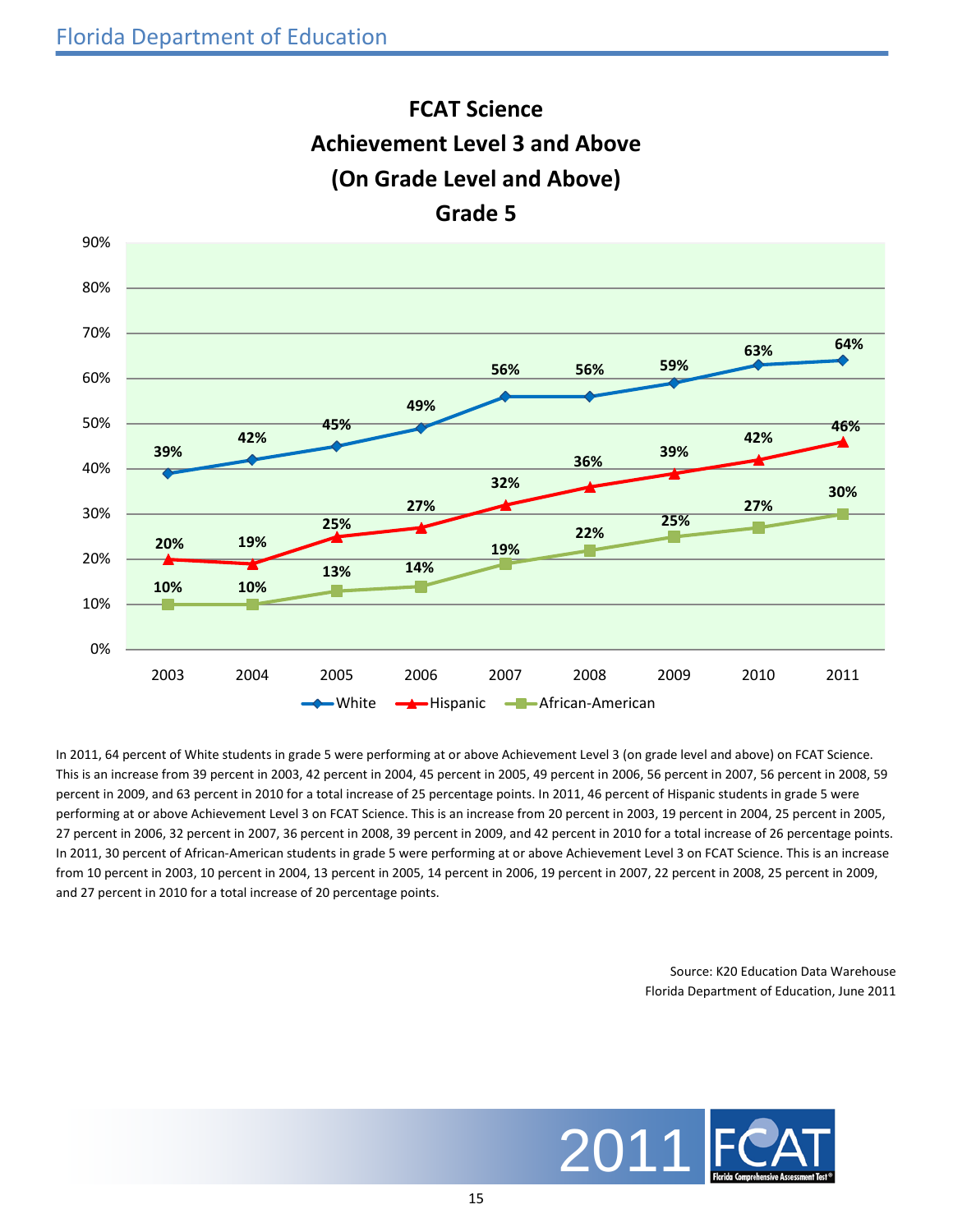

**FCAT Science Achievement Level 1**

In 2011, 11 percent of White students in grade 5 were performing at Achievement Level 1 on FCAT Science. This is a decrease from 24 percent in 2003, 22 percent in 2004, 17 percent in 2005, 16 percent in 2006, 14 percent in 2007, 13 percent in 2008, 12 percent in 2009, and an increase from 10 percent in 2010 for a total decrease of 13 percentage points. In 2011, 22 percent of Hispanic students in grade 5 were performing at Achievement Level 1 on FCAT Science. This is a decrease from 47 percent in 2003, 47 percent in 2004, 37 percent in 2005, 34 percent in 2006, 32 percent in 2007, 28 percent in 2008, 27 percent in 2009, and 23 percent in 2010 for a total decrease of 25 percentage points. In 2011, 34 percent of African-American students in grade 5 were performing at Achievement Level 1 on FCAT Science. This is a decrease from 63 percent in 2003, 61 percent in 2004, 51 percent in 2005, 51 percent in 2006, 44 percent in 2007, 41 percent in 2008, 37 percent in 2009, and is equal to 34 percent in 2010 for a total decrease of 29 percentage points.

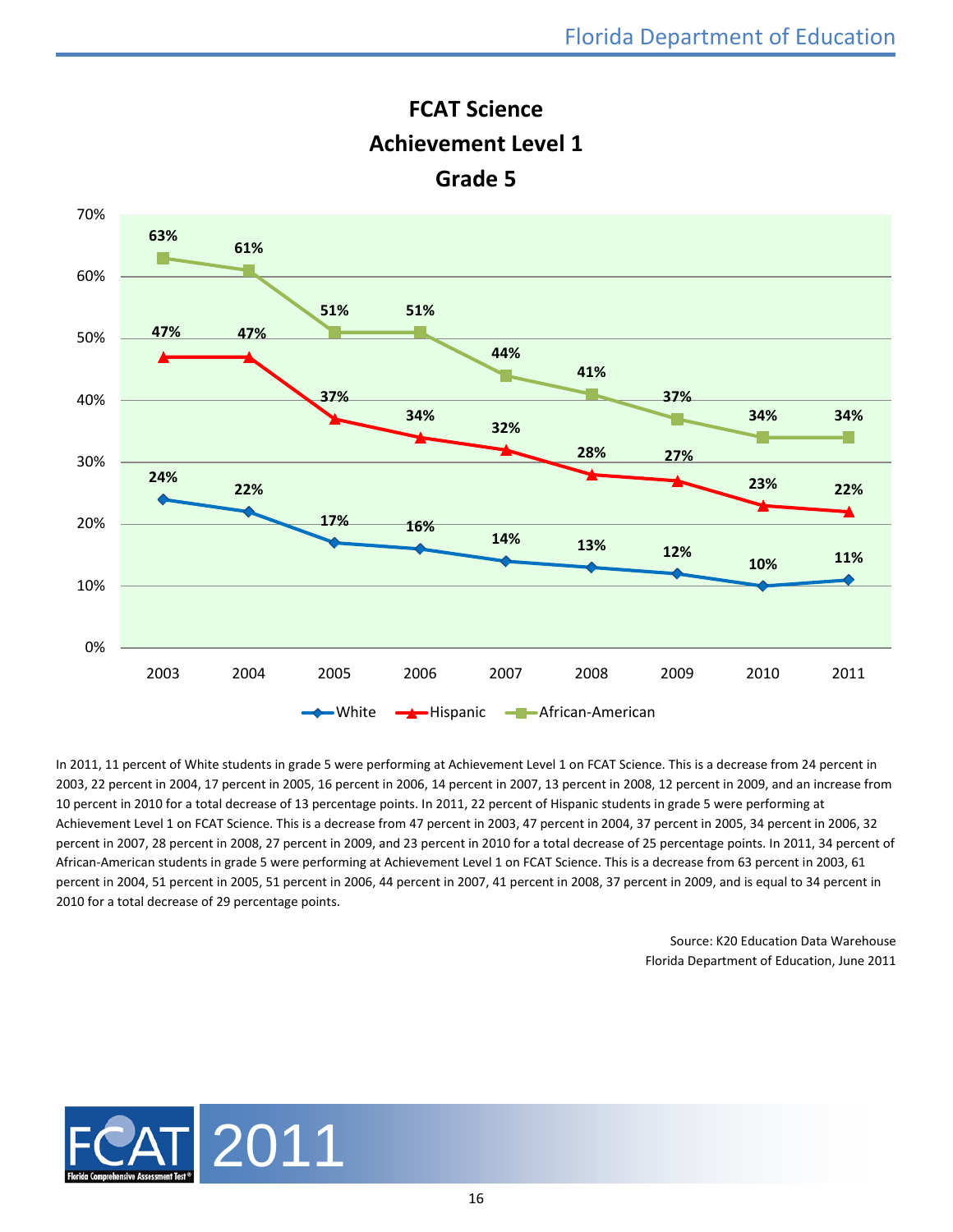

**FCAT Science**

In 2011, 59 percent of White students in grade 8 were performing at or above Achievement Level 3 (on grade level and above) on FCAT Science. This is an increase from 39 percent in 2003, 39 percent in 2004, 45 percent in 2005, 45 percent in 2006, 52 percent in 2007, 53 percent in 2008, 55 percent in 2009, and 57 percent in 2010 for a total increase of 20 percentage points. In 2011, 40 percent of Hispanic students in grade 8 were performing at or above Achievement Level 3 on FCAT Science. This is an increase from 19 percent in 2003, 19 percent in 2004, 23 percent in 2005, 24 percent in 2006, 28 percent in 2007, 31 percent in 2008, 33 percent in 2009, and 35 percent in 2010 for a total increase of 21 percentage points. In 2011, 24 percent of African-American students in grade 8 were performing at or above Achievement Level 3 on FCAT Science. This is an increase from 10 percent in 2003, 10 percent in 2004, 13 percent in 2005, 13 percent in 2006, 17 percent in 2007, 19 percent in 2008, 19 percent in 2009, and 22 percent in 2010 for a total increase of 14 percentage points.

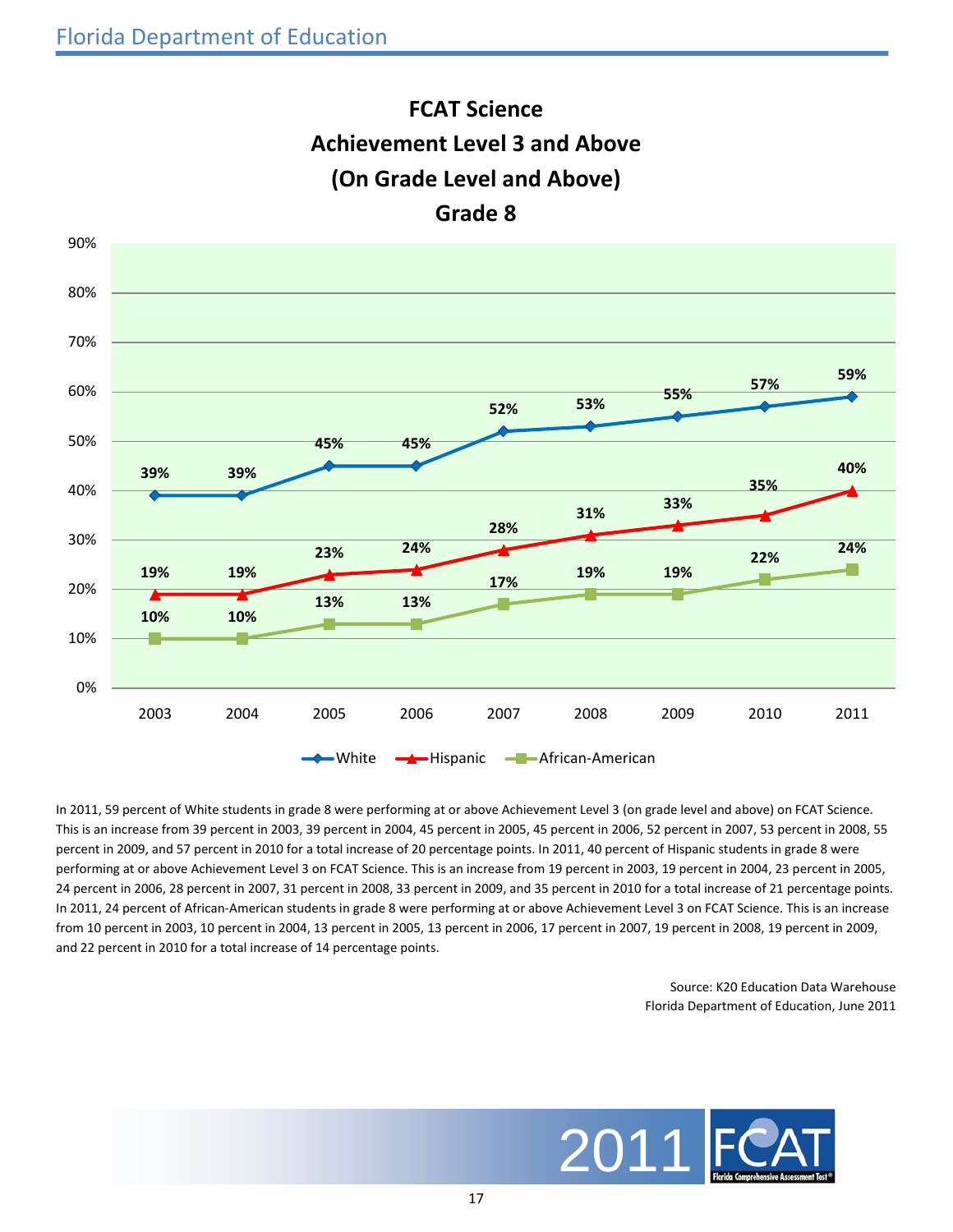



In 2011, 12 percent of White students in grade 8 were performing at Achievement Level 1 on FCAT Science. This is a decrease from 23 percent in 2003, 23 percent in 2004, 23 percent in 2005, 22 percent in 2006, 18 percent in 2007, 16 percent in 2008, 15 percent in 2009, and 14 percent in 2010 for a total decrease of 11 percentage points. In 2011, 26 percent of Hispanic students in grade 8 were performing at Achievement Level 1 on FCAT Science. This is a decrease from 44 percent in 2003, 45 percent in 2004, 44 percent in 2005, 43 percent in 2006, 40 percent in 2007, 33 percent in 2008, 33 percent in 2009, and 30 percent in 2010 for a total decrease of 18 percentage points. In 2011, 40 percent of African-American students in grade 8 were performing at Achievement Level 1 on FCAT Science. This is a decrease from 58 percent in 2003, 58 percent in 2004, 58 percent in 2005, 57 percent in 2006, 51 percent in 2007, 46 percent in 2008, 47 percent in 2009, and 44 percent in 2010 for a total decrease of 18 percentage points.

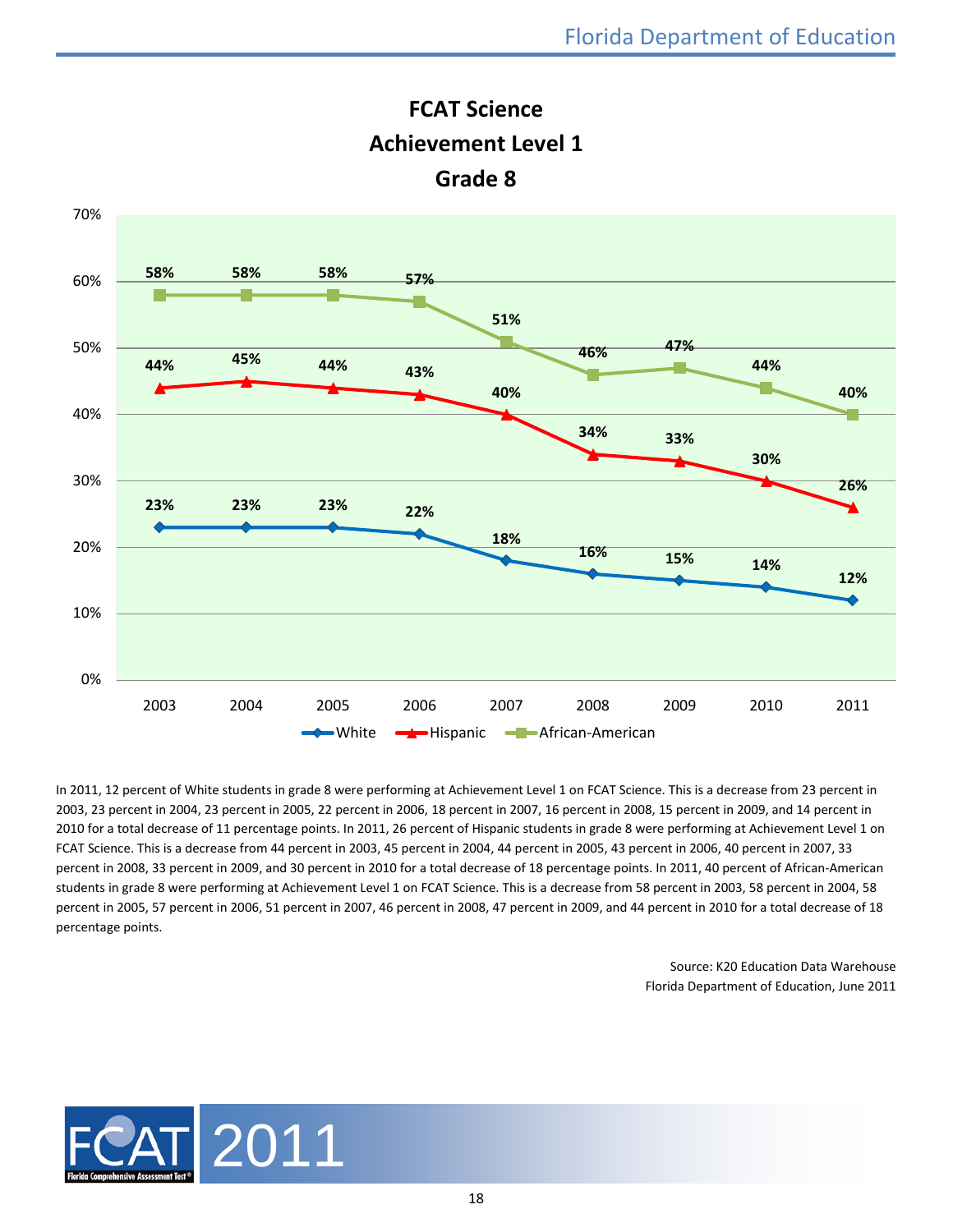

**FCAT Science**

In 2011, 52 percent of White students in grade 11 were performing at or above Achievement Level 3 (on grade level and above) on FCAT Science. This is an increase from 45 percent in 2005, 47 percent in 2006, 49 percent in 2007, 50 percent in 2008, 49 percent in 2009, and 51 percent in 2010 for a total increase of 7 percentage points. In 2011, 34 percent of Hispanic students in grade 11 were performing at or above Achievement Level 3 on FCAT Science. This is an increase from 22 percent in 2005, 26 percent in 2006, 27 percent in 2007, 29 percent in 2008, 29 percent in 2009, and 30 percent in 2010 for a total increase of 12 percentage points. In 2011, 20 percent of African-American students in grade 11 were performing at or above Achievement Level 3 on FCAT Science. This is an increase from 11 percent in 2005, 14 percent in 2006, 15 percent in 2007, 16 percent in 2008, 16 percent in 2009, and 18 percent in 2010 for a total increase of 9 percentage points.

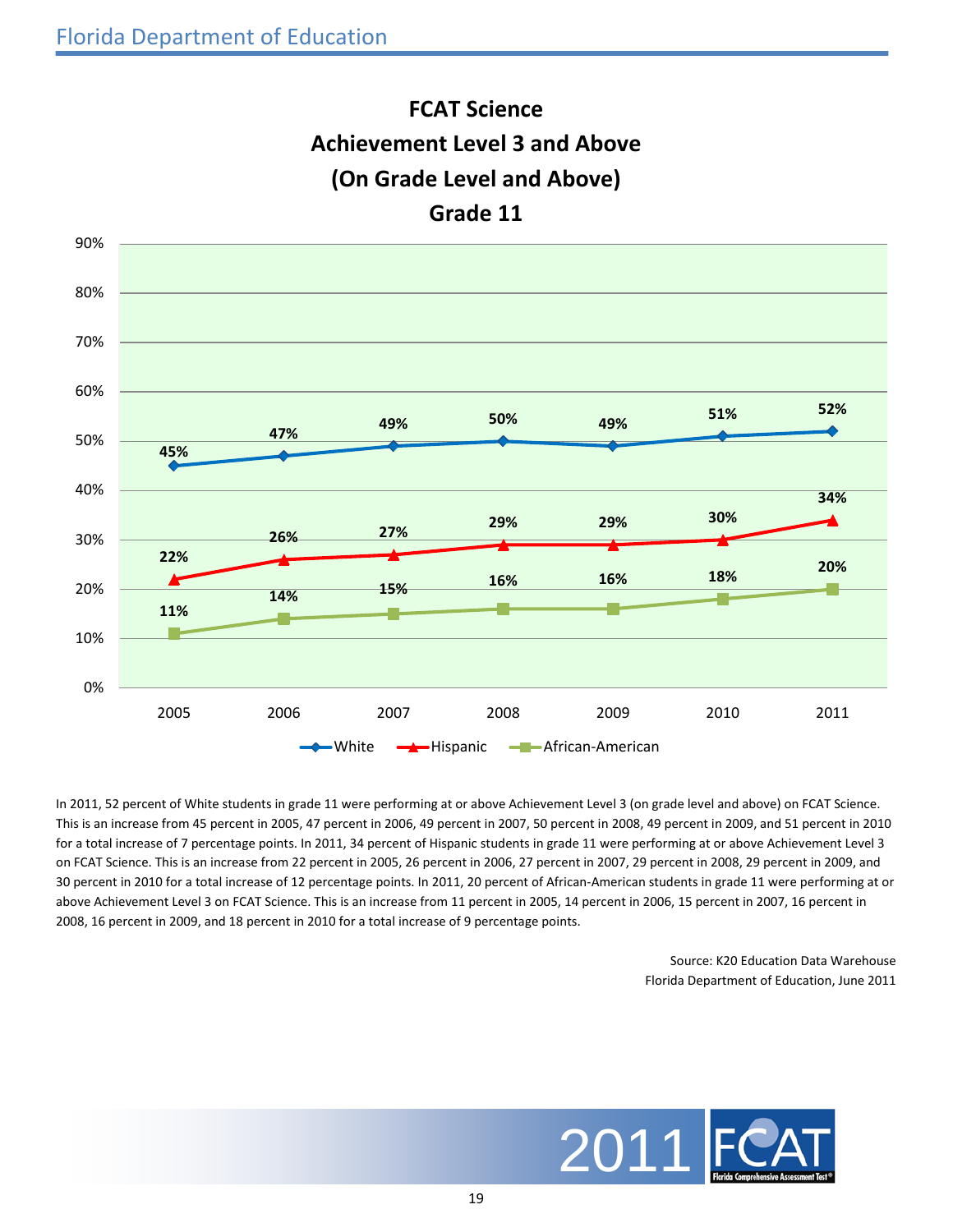

**FCAT Science Achievement Level 1 Grade 11**

In 2011, 18 percent of White students in grade 11 were performing at Achievement Level 1 on FCAT Science. This is a decrease from 23 percent in 2005, 19 percent in 2006, 18 percent in 2007, 17 percent in 2008, 19 percent in 2009, and an increase from 16 percent in 2010 for a total decrease of 5 percentage points. In 2011, 32 percent of Hispanic students in grade 11 were performing at Achievement Level 1 on FCAT Science. This is a decrease from 46 percent in 2005, 40 percent in 2006, 40 percent in 2007, 37 percent in 2008, 39 percent in 2009, and 34 percent in 2010 for a total decrease of 14 percentage points. In 2011, 47 percent of African-American students in grade 11 were performing at Achievement Level 1 on FCAT Science. This is a decrease from 62 percent in 2005, 53 percent in 2006, 52 percent in 2007, 50 percent in 2008, 52 percent in 2009, and is equal to 47 percent in 2010 for a total decrease of 15 percentage points.

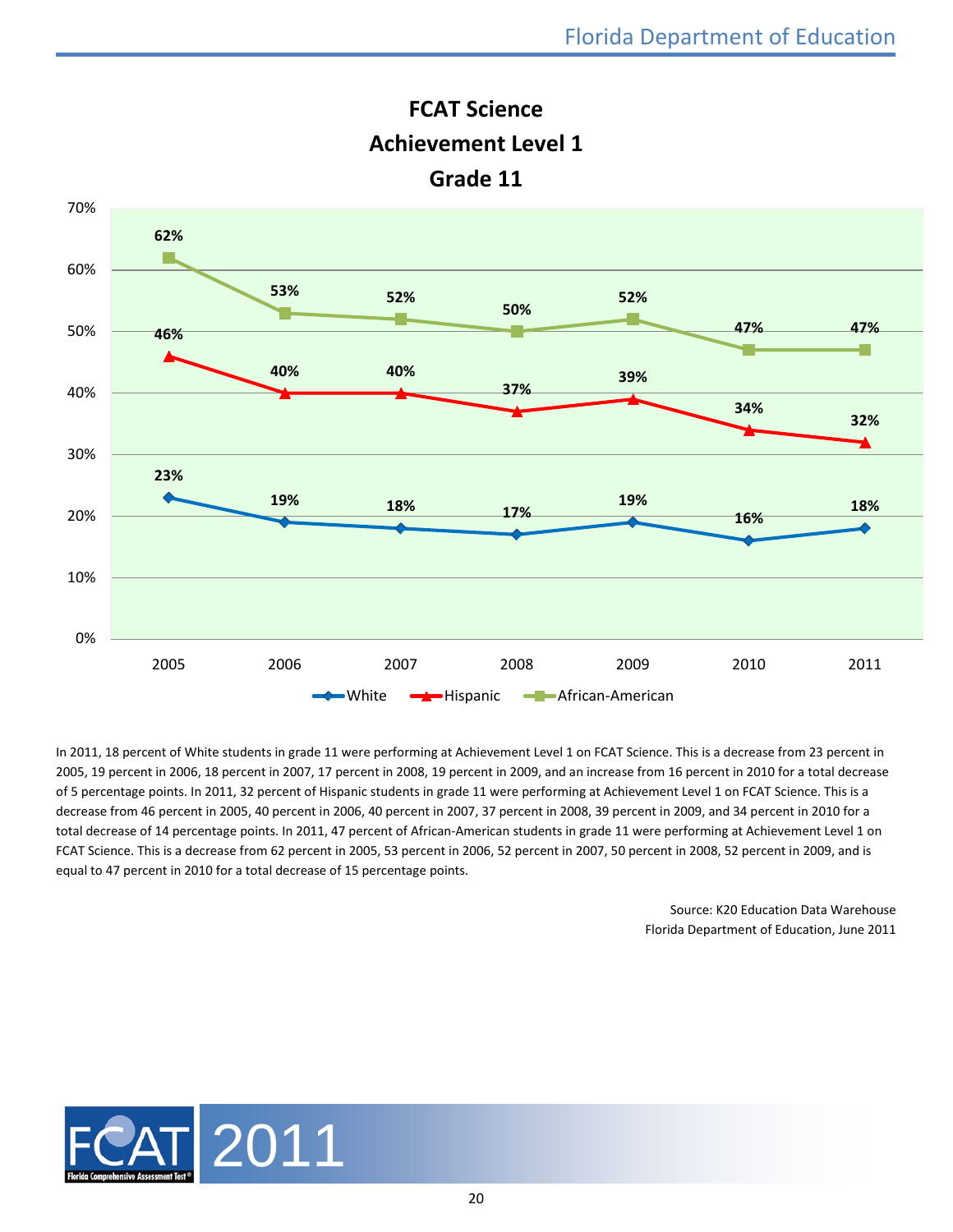



In 2011, 28 percent of Students with Disabilities in grade 5 were performing at or above Achievement Level 3 (on grade level and above) on FCAT Science. This is an increase from 11 percent in 2003, 11 percent in 2004, 16 percent in 2005, 18 percent in 2006, 22 percent in 2007, 24 percent in 2008, 25 percent in 2009, and 27 percent in 2010 for a total increase of 17 percentage points. In 2011, 40 percent of Students with Disabilities in grade 5 were performing at Achievement Level 1 on FCAT Science. This is a decrease from 65 percent in 2003, 65 percent in 2004, 53 percent in 2005, 51 percent in 2006, 47 percent in 2007, 44 percent in 2008, 43 percent in 2009, and an increase from 39 percent in 2010 for a total decrease of 15 percentage points.

*\*Students With Disabilities (SWDs) include students determined eligible for special education and related services who are receiving services based on an Individual Educational Plan (IEP).*

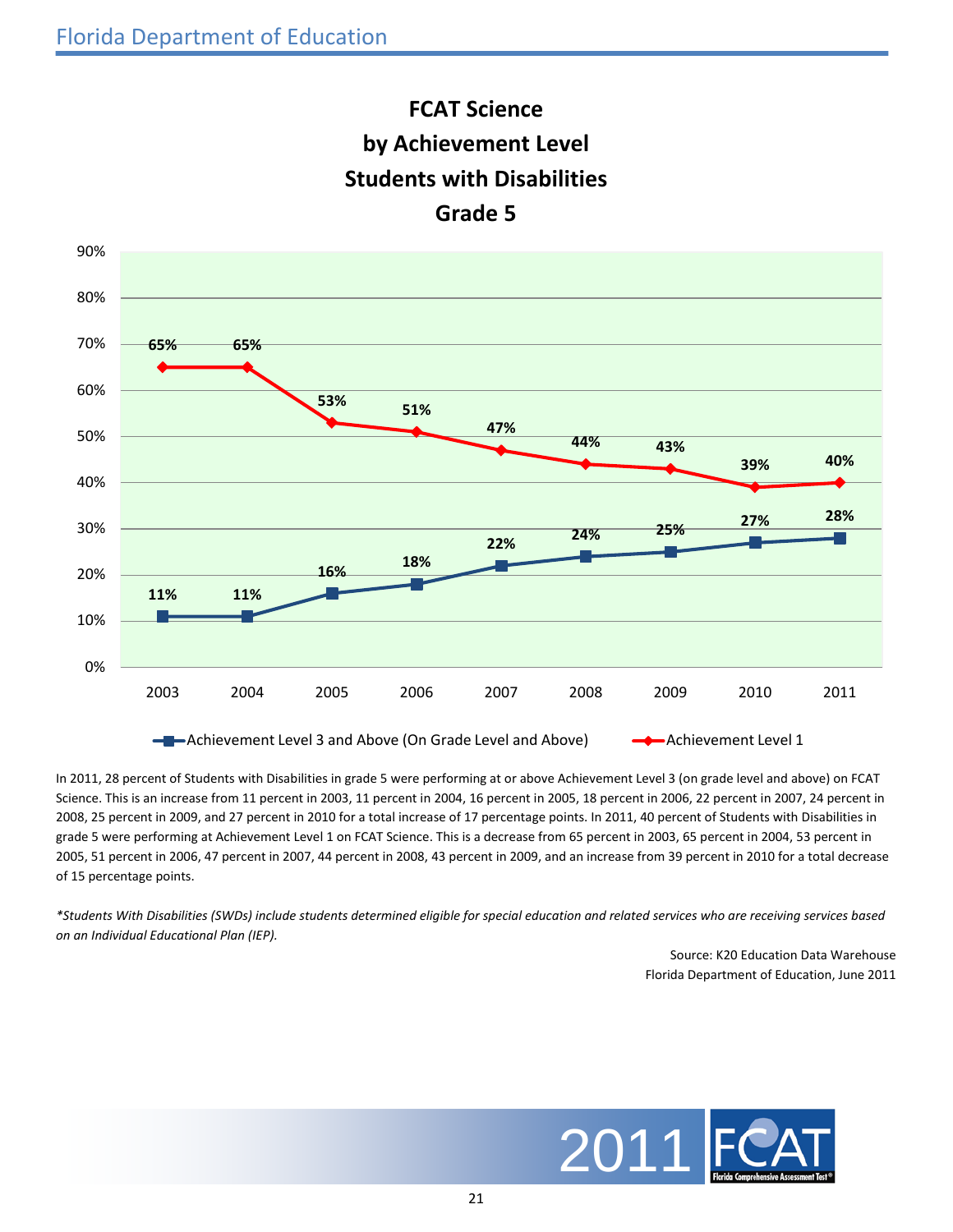



In 2011, 19 percent of Students with Disabilities in grade 8 were performing at or above Achievement Level 3 (on grade level and above) on FCAT Science. This is an increase from 7 percent in 2003, 8 percent in 2004, 10 percent in 2005, 9 percent in 2006, 12 percent in 2007, 15 percent in 2008, 16 percent in 2009, and 18 percent in 2010 for a total increase of 12 percentage points. In 2011, 51 percent of Students with Disabilities in grade 8 were performing at Achievement Level 1 on FCAT Science. This is a decrease from 71 percent in 2003, 71 percent in 2004, 69 percent in 2005, 70 percent in 2006, 65 percent in 2007, 59 percent in 2008, 57 percent in 2009, and 55 percent in 2010 for a total decrease of 20 percentage points.

*\*Students with Disabilities (SWDs) include students determined eligible for special education and related services who are receiving services based on an Individual Educational Plan (IEP).*

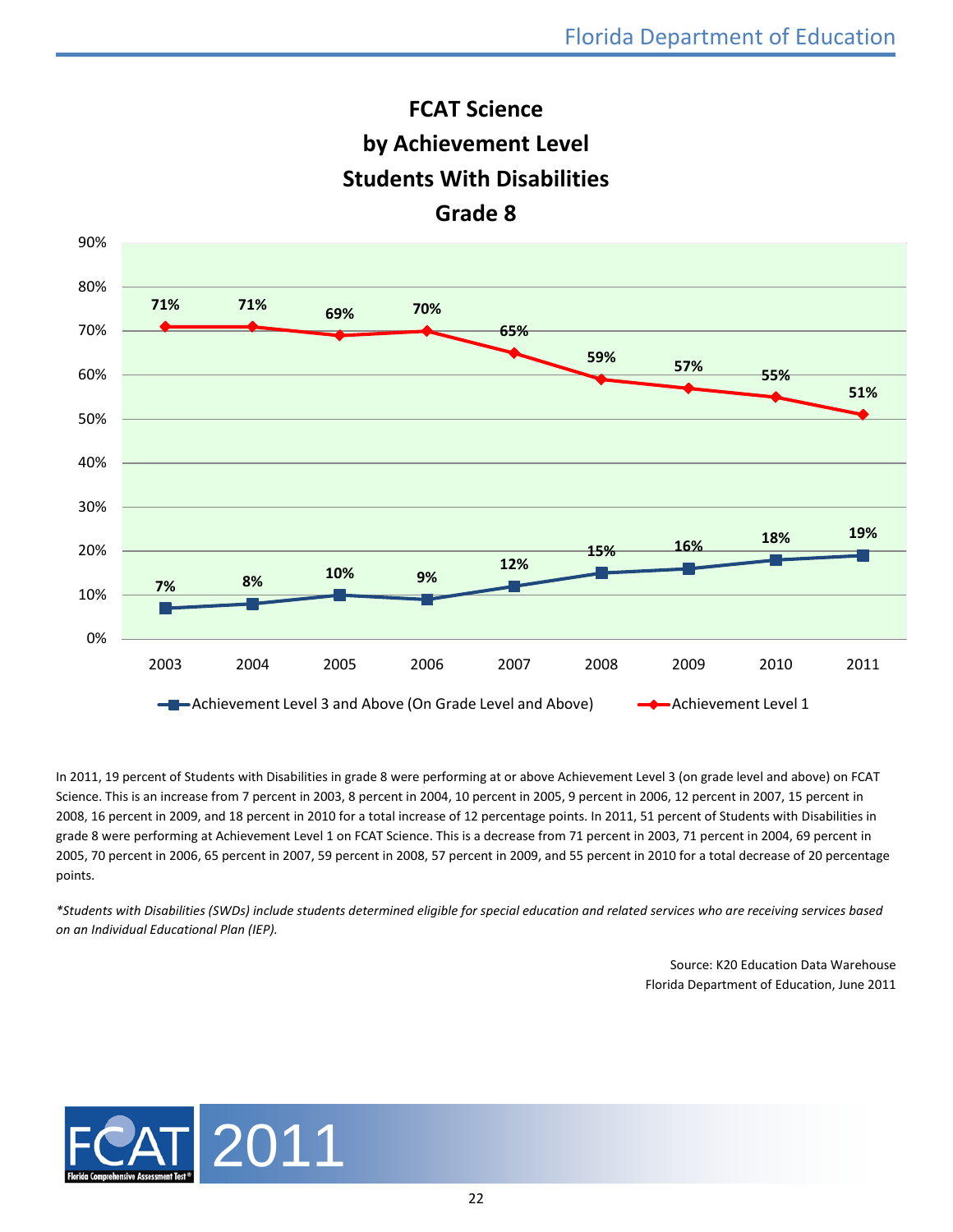

**FCAT Science**

In 2011, 16 percent of Students with Disabilities in grade 11 were performing at or above Achievement Level 3 (on grade level and above) on FCAT Science. This is an increase from 11 percent in 2005, 12 percent in 2006, 12 percent in 2007, 14 percent in 2008, 12 percent in 2009, and 14 percent in 2010 for a total increase of 5 percentage points. In 2011, 60 percent of Students with Disabilities in grade 11 were performing at Achievement Level 1 on FCAT Science. This is a decrease from 68 percent in 2005, 65 percent in 2006, 64 percent in 2007, 62 percent in 2008, 65 percent in 2009, and an increase from 59 percent in 2010 for a total decrease of 8 percentage points.

*\*Students With Disabilities (SWDs) include students determined eligible for special education and related services who are receiving services based on an Individual Educational Plan (IEP).*

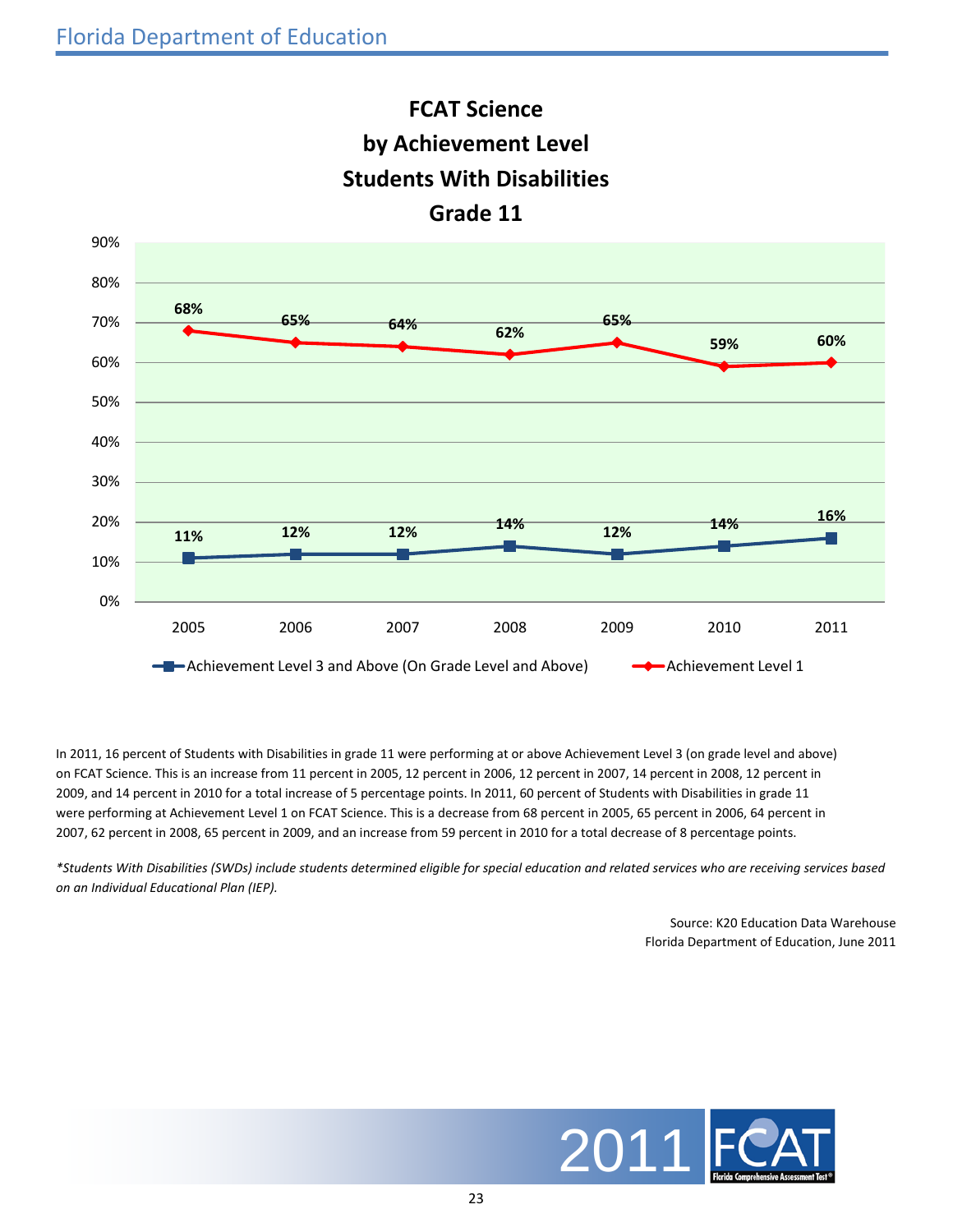



In 2011, 15 percent of English Language Learners in grade 5 were performing at or above Achievement Level 3 (on grade level and above) on FCAT Science. This is an increase from 5 percent in 2003, 4 percent in 2004, 6 percent in 2005, 7 percent in 2006, 10 percent in 2007, is equal to 13 percent in 2008, 13 percent in 2009, and 13 percent in 2010 for a total increase of 10 percentage points. In 2011, 51 percent of English Language Learners in grade 5 were performing at Achievement Level 1 on FCAT Science. This is a decrease from 77 percent in 2003, 77 percent in 2004, 69 percent in 2005, 64 percent in 2006, 62 percent in 2007, 53 percent in 2008, 56 percent in 2009, and 53 percent in 2010 for a total decrease of 26 percentage points.

*\*English Language Learners (ELLs) include students enrolled in classes specifically designed to increase their academic and language proficiency.*

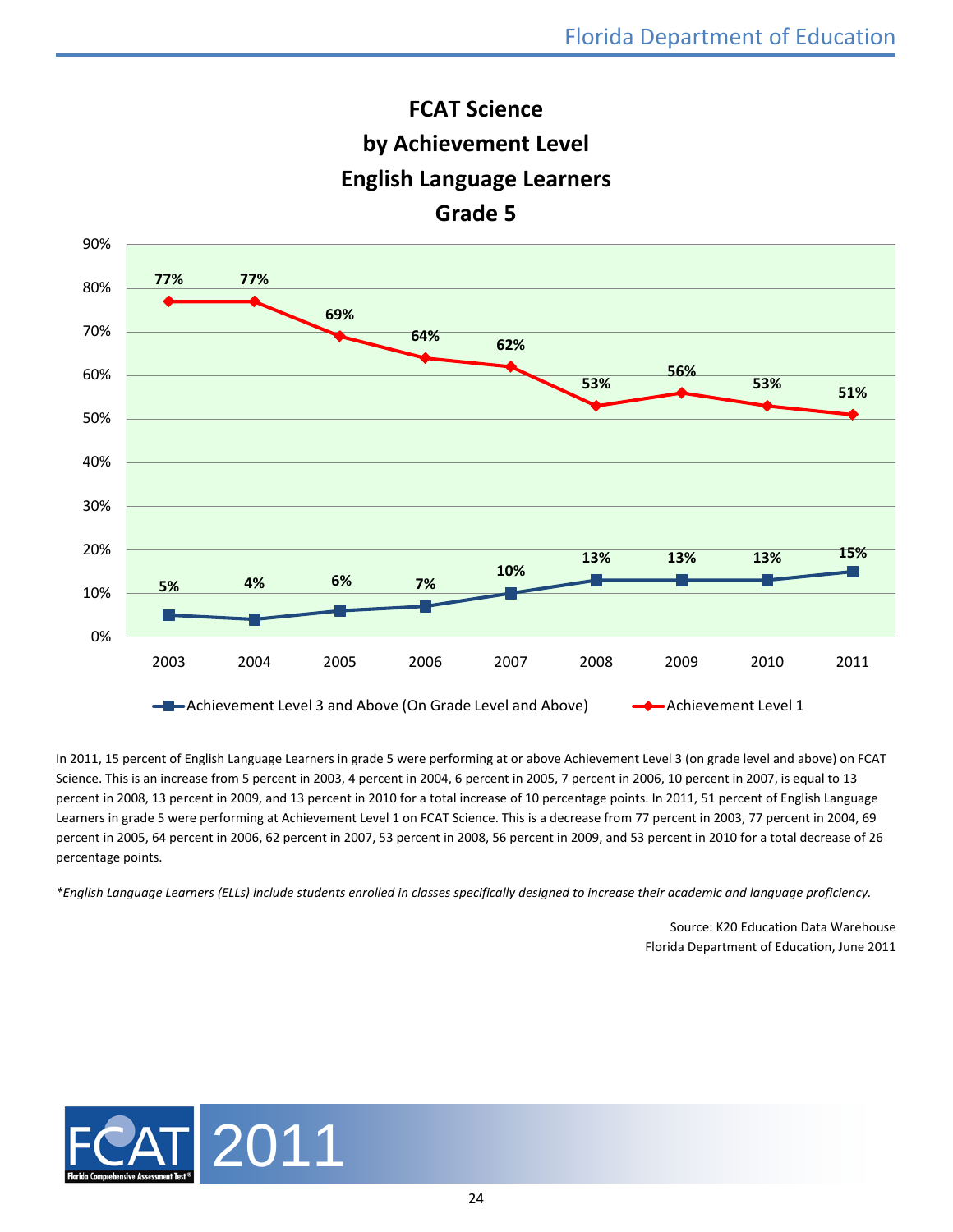

In 2011, 7 percent of English Language Learners in grade 8 were performing at or above Achievement Level 3 (on grade level and above) on FCAT Science. This is an increase from 5 percent in 2003, 4 percent in 2004, 5 percent in 2005, 4 percent in 2006, 5 percent in 2007, 6 percent in 2008, is equal to 7 percent in 2009, and an increase from 6 percent in 2010 for a total increase of 2 percentage points. In 2011, 68 percent of English Language Learners in grade 8 were performing at Achievement Level 1 on FCAT Science. This is a decrease from 74 percent in 2003, 76 percent in 2004, 76 percent in 2005, 78 percent in 2006, 75 percent in 2007, 70 percent in 2008, 70 percent in 2009, and 72 percent in 2010 for a total decrease of 6 percentage points.

*\*English Language Learners (ELLs) include students enrolled in classes specifically designed to increase their academic and language proficiency.*

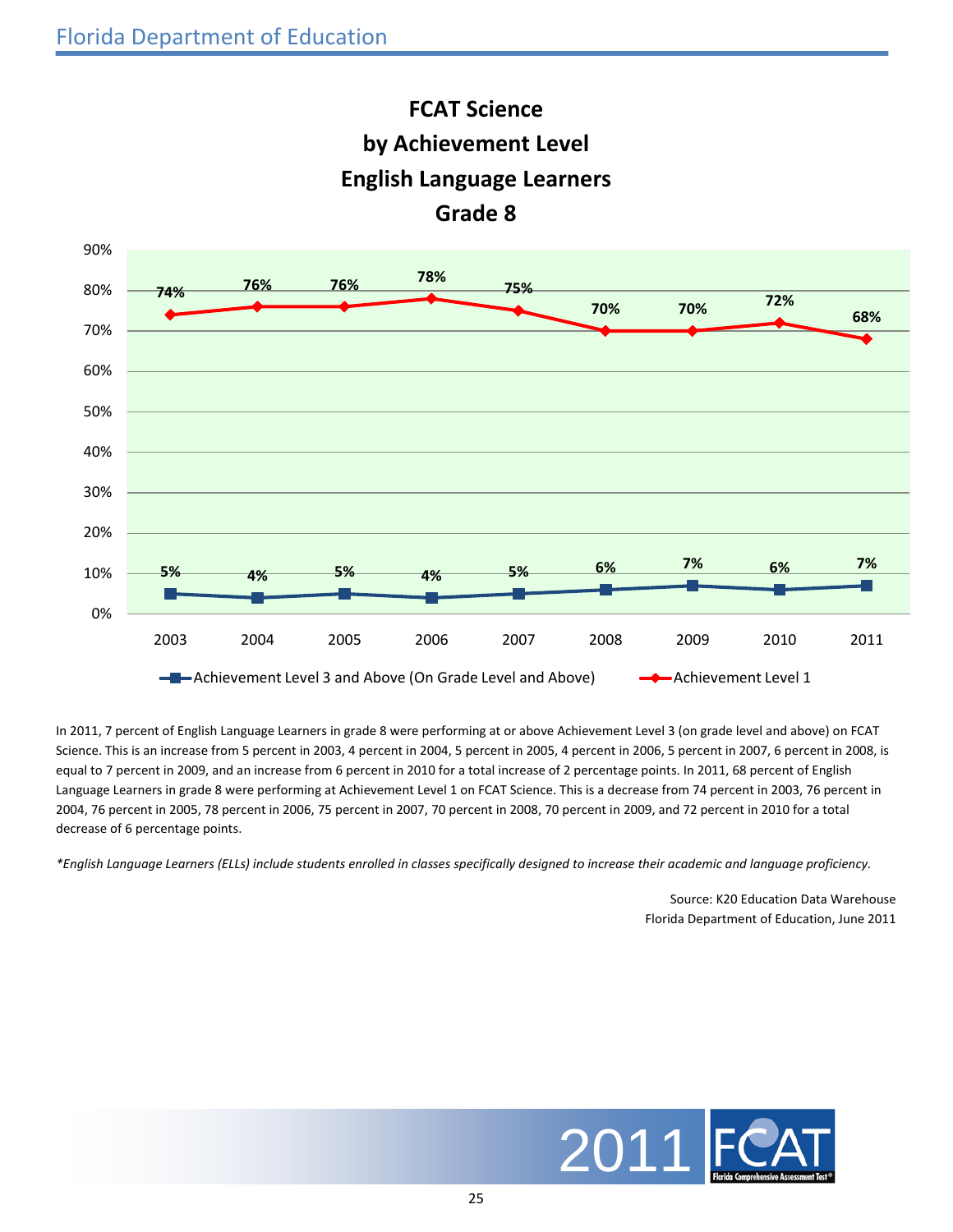



In 2011, 4 percent of English Language Learners in grade 11 were performing at or above Achievement Level 3 (on grade level and above) on FCAT Science. This is equal to 4 percent in 2005, is equal to 4 percent in 2006, 4 percent in 2007, a decrease from 5 percent in 2008, is equal to 4 percent in 2009, and a decrease from 5 percent in 2010. In 2011, 74 percent of English Language Learners in grade 11 were performing at Achievement Level 1 on FCAT Science. This represents a decrease from 78 percent in 2005, 77 percent in 2006, 75 percent in 2007, 75 percent in 2008, 79 percent in 2009, and an increase from 73 percent in 2010 for a total decrease of 4 percentage points.

*\*English Language Learners (ELLs) include students enrolled in classes specifically designed to increase their academic and language proficiency.*

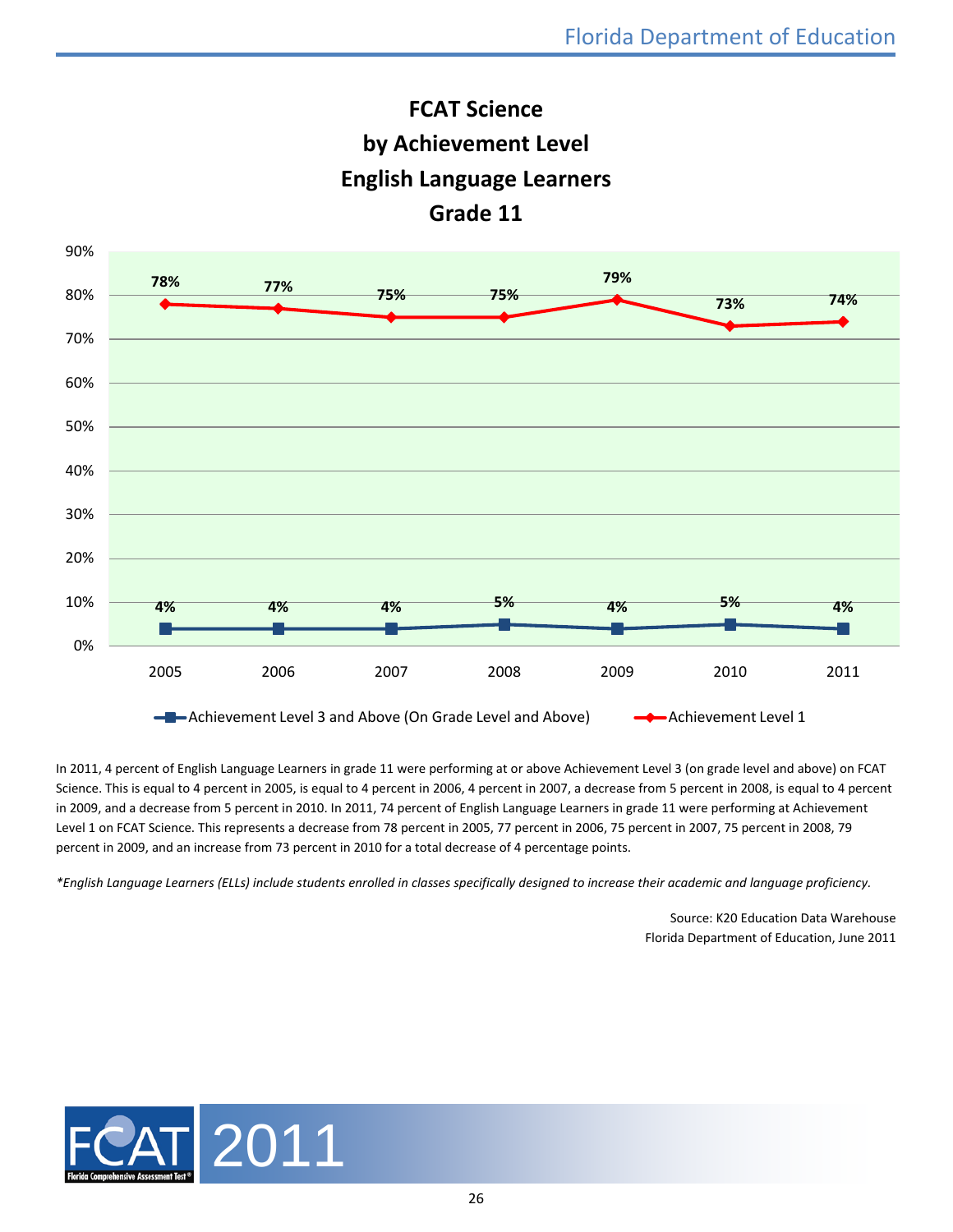#### **Science Scores**

#### **Statewide Comparison for 2001 to 2011**

| FCAT Science - Sunshine State Standards Test <sup>1</sup> |  |  |  |  |
|-----------------------------------------------------------|--|--|--|--|
|-----------------------------------------------------------|--|--|--|--|

|                    |      | <b>Number</b><br>of | <b>Mean Scale</b> |              |                | Percent of Students by Achievement Level <sup>2</sup> |                         |                  | <b>Achievement</b><br><b>Level Three</b> |
|--------------------|------|---------------------|-------------------|--------------|----------------|-------------------------------------------------------|-------------------------|------------------|------------------------------------------|
| Grade <sup>3</sup> | Year | <b>Students</b>     | <b>Score</b>      | $\mathbf{1}$ | $\overline{2}$ | $\overline{\mathbf{3}}$                               | 4                       | 5                | & Above <sup>4</sup>                     |
| 5                  | 2003 | 191,470             | 285               | 38           | 34             | 22                                                    | 4                       | 1                | 28                                       |
| 5                  | 2004 | 195,700             | 286               | 37           | 34             | 24                                                    | 4                       | $\mathbf{1}$     | 29                                       |
| 5                  | 2005 | 180,453             | 296               | 29           | 38             | 27                                                    | 5                       | $\mathbf{1}$     | 33                                       |
| 5                  | 2006 | 195,877             | 299               | 29           | 36             | 27                                                    | 6                       | $\overline{2}$   | 35                                       |
| 5                  | 2007 | 191,789             | 306               | 25           | 33             | 31                                                    | 8                       | $\overline{2}$   | 42                                       |
| 5                  | 2008 | 194,991             | 310               | 23           | 33             | 32                                                    | 9                       | 3                | 43                                       |
| 5                  | 2009 | 191,751             | 314               | 21           | 32             | 34                                                    | 10                      | $\overline{2}$   | 46                                       |
| 5                  | 2010 | 196,011             | 318               | 19           | 32             | 35                                                    | 11                      | 4                | 49                                       |
| 5                  | 2011 | 197,657             | 322               | 19           | 30             | 33                                                    | 12                      | 5                | 51                                       |
| 8                  | 2003 | 189,425             | 287               | 36           | 37             | 24                                                    | 3                       | $\mathbf 0$      | 28                                       |
| 8                  | 2004 | 195,351             | 286               | 36           | 36             | 25                                                    | $\overline{\mathbf{3}}$ | $\pmb{0}$        | 28                                       |
| 8                  | 2005 | 198,670             | 291               | 36           | 32             | 26                                                    | 5                       | $\mathbf{1}$     | 33                                       |
| 8                  | 2006 | 198,142             | 289               | 35           | 33             | 26                                                    | 5                       | $\mathbf{1}$     | 32                                       |
| 8                  | 2007 | 197,536             | 298               | 31           | 31             | 30                                                    | $\overline{7}$          | $\mathbf{1}$     | 38                                       |
| 8                  | 2008 | 184,828             | 305               | 27           | 33             | 31                                                    | $\overline{7}$          | $\overline{2}$   | 40                                       |
| 8                  | 2009 | 193,018             | 305               | 27           | 32             | 32                                                    | 8                       | $\overline{2}$   | 41                                       |
| 8                  | 2010 | 192,138             | 310               | 25           | 32             | 32                                                    | $\boldsymbol{8}$        | $\overline{2}$   | 43                                       |
| $\bf 8$            | 2011 | 194,975             | 315               | 23           | 32             | 33                                                    | 9                       | 3                | 46                                       |
| 10                 | 2003 | 154,263             | 290               | 42           | 29             | 23                                                    | 5                       | $\mathbf{1}$     | 29                                       |
| 10                 | 2004 | 163,546             | 287               | 40           | 30             | 24                                                    | 5                       | $\mathbf{1}$     | 30                                       |
| 11                 | 2005 | 142,353             | 293               | 36           | 31             | 27                                                    | 5                       | $\mathbf{1}$     | 33                                       |
| 11                 | 2006 | 149,848             | 298               | 32           | 33             | 30                                                    | $\overline{4}$          | $\boldsymbol{0}$ | 35                                       |
| 11                 | 2007 | 164,580             | 302               | 30           | 33             | 31                                                    | 5                       | $\mathbf{1}$     | 37                                       |
| 11                 | 2008 | 165,456             | 304               | 29           | 33             | 31                                                    | $6\phantom{1}6$         | $\mathbf{1}$     | 38                                       |
| 11                 | 2009 | 167,041             | 303               | 31           | 32             | 30                                                    | $6\phantom{1}6$         | $\mathbf{1}$     | 37                                       |
| 11                 | 2010 | 172,954             | 306               | 28           | 34             | 32                                                    | $6\phantom{1}6$         | $\mathbf{1}$     | 38                                       |
| 11                 | 2011 | 164,047             | 307               | 28           | 32             | 32                                                    | $\overline{7}$          | $\mathbf{1}$     | 40                                       |

Data are for all students tested in all curriculum groups.

<sup>2</sup> Achievement Level information was not reported for FCAT Science until May 2006. The data shown here reflect retroactive application of the Achievement Level criteria.

The high school Science assessment was moved from grade 10 to grade 11 in 2005.

<sup>4</sup> Adding the percentages in Levels 3-5 may not result in the percentage reported under "Level Three & Above" due to rounding.

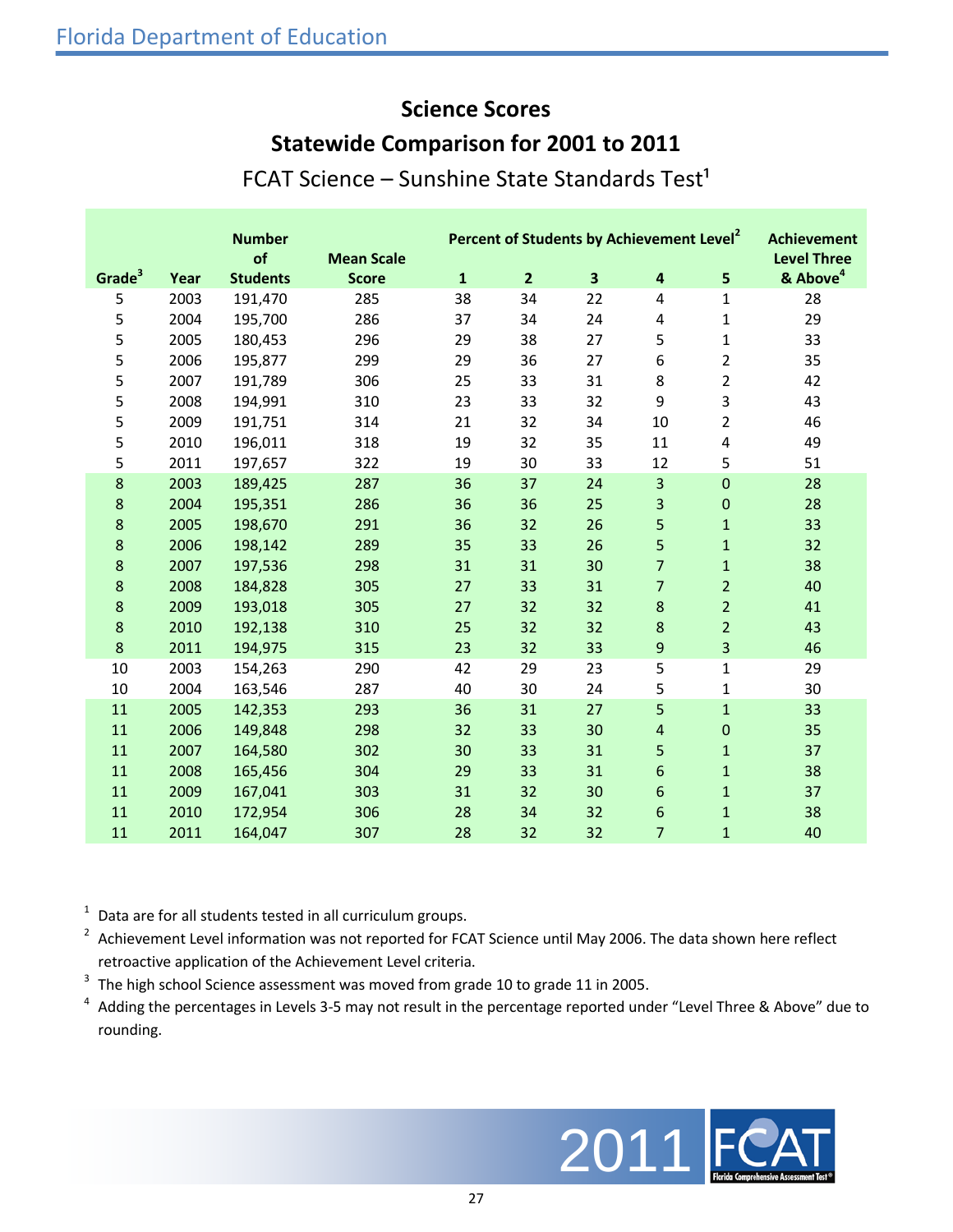## **2011 FCAT Science Results - Grades 5**

## **Percent Comparison by Year and District**

Achievement Level 3 and Above (On Grade Level and Above)

| <b>District</b>     | 2011 | 2010 | <b>Change</b><br>2010-2011 |  |
|---------------------|------|------|----------------------------|--|
| <b>STATE</b>        | 51%  | 49%  | 3%                         |  |
| <b>ALACHUA</b>      | 52%  | 53%  | $-1%$                      |  |
| <b>BAKER</b>        | 44%  | 47%  | $-3%$                      |  |
| <b>BAY</b>          | 51%  | 50%  | 1%                         |  |
| <b>BRADFORD</b>     | 34%  | 43%  | $-9%$                      |  |
| <b>BREVARD</b>      | 64%  | 64%  | 0%                         |  |
| <b>BROWARD</b>      | 50%  | 48%  | 2%                         |  |
| <b>CALHOUN</b>      | 57%  | 53%  | 4%                         |  |
| <b>CHARLOTTE</b>    | 57%  | 56%  | 1%                         |  |
| <b>CITRUS</b>       | 57%  | 56%  | 1%                         |  |
| <b>CLAY</b>         | 58%  | 59%  | $-1%$                      |  |
| <b>COLLIER</b>      | 46%  | 45%  | 1%                         |  |
| <b>COLUMBIA</b>     | 49%  | 48%  | 1%                         |  |
| <b>DADE</b>         | 49%  | 44%  | 5%                         |  |
| <b>DESOTO</b>       | 39%  | 41%  | $-2%$                      |  |
| <b>DIXIE</b>        | 55%  | 52%  | 3%                         |  |
| <b>DUVAL</b>        | 47%  | 46%  | 1%                         |  |
| <b>ESCAMBIA</b>     | 48%  | 43%  | 5%                         |  |
| <b>FLAGLER</b>      | 49%  | 47%  | 2%                         |  |
| <b>FRANKLIN</b>     | 56%  | 48%  | 8%                         |  |
| <b>GADSDEN</b>      | 42%  | 29%  | 13%                        |  |
| <b>GILCHRIST</b>    | 59%  | 54%  | 5%                         |  |
| <b>GLADES</b>       | 49%  | 33%  | 16%                        |  |
| <b>GULF</b>         | 60%  | 51%  | 9%                         |  |
| <b>HAMILTON</b>     | 31%  | 37%  | $-6%$                      |  |
| <b>HARDEE</b>       | 38%  | 35%  | 3%                         |  |
| <b>HENDRY</b>       | 39%  | 35%  | 4%                         |  |
| <b>HERNANDO</b>     | 48%  | 51%  | $-3%$                      |  |
| <b>HIGHLANDS</b>    | 41%  | 41%  | 0%                         |  |
| <b>HILLSBOROUGH</b> | 47%  | 46%  | 1%                         |  |
| <b>HOLMES</b>       | 40%  | 50%  | $-10%$                     |  |
| <b>INDIAN RIVER</b> | 54%  | 51%  | 3%                         |  |
| <b>JACKSON</b>      | 53%  | 55%  | $-2%$                      |  |
| <b>JEFFERSON</b>    | 11%  | 15%  | $-4%$                      |  |
| <b>LAFAYETTE</b>    | 49%  | 55%  | $-6%$                      |  |
| <b>LAKE</b>         | 51%  | 51%  | 0%                         |  |
| <b>LEE</b>          | 50%  | 50%  | 0%                         |  |
| <b>LEON</b>         | 56%  | 54%  | 2%                         |  |
| <b>LEVY</b>         | 42%  | 51%  | $-9%$                      |  |
| <b>LIBERTY</b>      | 45%  | 39%  | 6%                         |  |

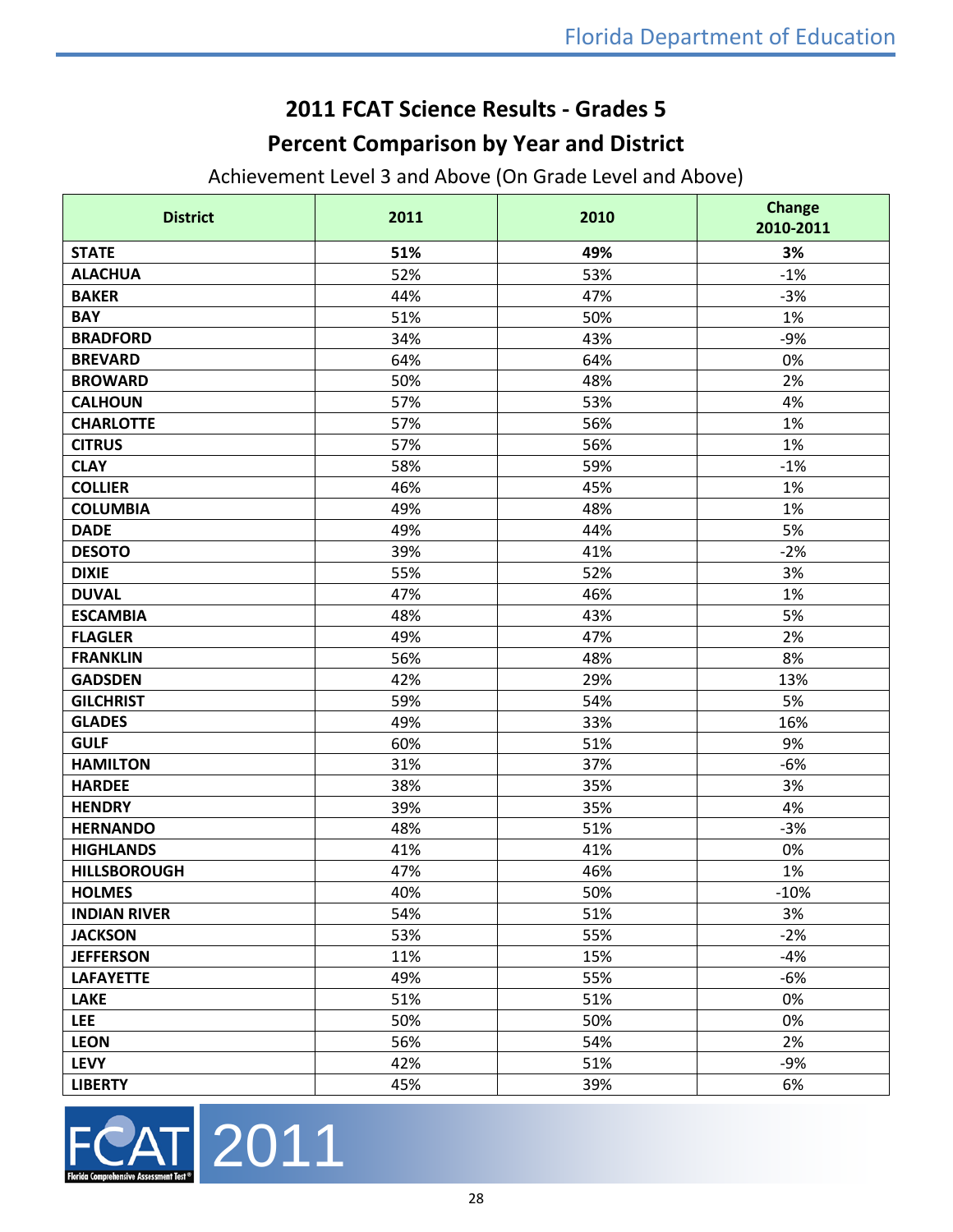## Florida Department of Education

| <b>District</b>   | 2011 | 2010 | <b>Change</b><br>2010-2011 |
|-------------------|------|------|----------------------------|
| <b>STATE</b>      | 51%  | 49%  | 3%                         |
| <b>MADISON</b>    | 32%  | 31%  | 1%                         |
| <b>MANATEE</b>    | 42%  | 43%  | $-1%$                      |
| <b>MARION</b>     | 47%  | 44%  | 3%                         |
| <b>MARTIN</b>     | 61%  | 54%  | 7%                         |
| <b>MONROE</b>     | 59%  | 58%  | 1%                         |
| <b>NASSAU</b>     | 58%  | 54%  | 4%                         |
| <b>OKALOOSA</b>   | 62%  | 60%  | 2%                         |
| <b>OKEECHOBEE</b> | 37%  | 34%  | 3%                         |
| <b>ORANGE</b>     | 50%  | 47%  | 3%                         |
| <b>OSCEOLA</b>    | 49%  | 43%  | 6%                         |
| <b>PALM BEACH</b> | 58%  | 54%  | 4%                         |
| <b>PASCO</b>      | 47%  | 46%  | 1%                         |
| <b>PINELLAS</b>   | 47%  | 48%  | $-1%$                      |
| <b>POLK</b>       | 43%  | 42%  | 1%                         |
| <b>PUTNAM</b>     | 44%  | 38%  | 6%                         |
| <b>SANTA ROSA</b> | 66%  | 63%  | 3%                         |
| <b>SARASOTA</b>   | 65%  | 62%  | 3%                         |
| <b>SEMINOLE</b>   | 64%  | 63%  | 1%                         |
| <b>ST. JOHNS</b>  | 69%  | 67%  | 2%                         |
| <b>ST. LUCIE</b>  | 46%  | 40%  | 6%                         |
| <b>SUMTER</b>     | 60%  | 60%  | 0%                         |
| <b>SUWANNEE</b>   | 40%  | 40%  | 0%                         |
| <b>TAYLOR</b>     | 45%  | 35%  | 10%                        |
| <b>UNION</b>      | 45%  | 45%  | 0%                         |
| <b>VOLUSIA</b>    | 59%  | 54%  | 5%                         |
| <b>WAKULLA</b>    | 57%  | 62%  | $-5%$                      |
| <b>WALTON</b>     | 56%  | 57%  | $-1%$                      |
| <b>WASHINGTON</b> | 47%  | 39%  | 8%                         |

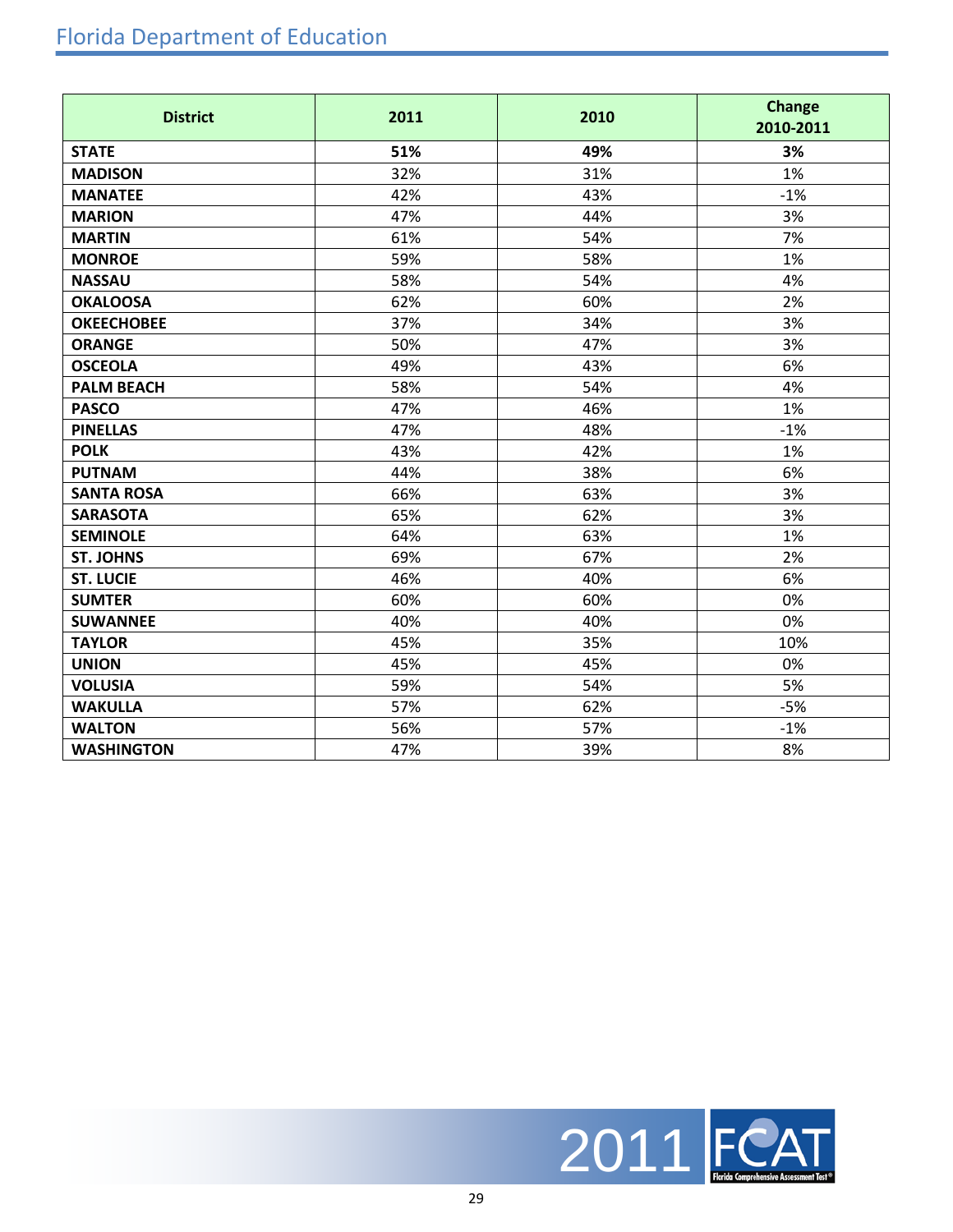## **2011 FCAT Science Results - Grades 5 Percent Comparison by Year and District**

#### Achievement Level 1

| <b>District</b>     | 2011 | 2010 | <b>Change</b><br>2010-2011 |  |
|---------------------|------|------|----------------------------|--|
| <b>STATE</b>        | 19%  | 19%  | 0%                         |  |
| <b>ALACHUA</b>      | 20%  | 20%  | 0%                         |  |
| <b>BAKER</b>        | 22%  | 19%  | 3%                         |  |
| <b>BAY</b>          | 19%  | 17%  | 2%                         |  |
| <b>BRADFORD</b>     | 28%  | 25%  | 3%                         |  |
| <b>BREVARD</b>      | 12%  | 10%  | 2%                         |  |
| <b>BROWARD</b>      | 21%  | 19%  | 2%                         |  |
| <b>CALHOUN</b>      | 13%  | 12%  | 1%                         |  |
| <b>CHARLOTTE</b>    | 13%  | 12%  | 1%                         |  |
| <b>CITRUS</b>       | 14%  | 13%  | 1%                         |  |
| <b>CLAY</b>         | 13%  | 11%  | 2%                         |  |
| <b>COLLIER</b>      | 23%  | 20%  | 3%                         |  |
| <b>COLUMBIA</b>     | 18%  | 17%  | $-1%$                      |  |
| <b>DADE</b>         | 22%  | 24%  | $-2%$                      |  |
| <b>DESOTO</b>       | 26%  | 25%  | 1%                         |  |
| <b>DIXIE</b>        | 16%  | 14%  | 2%                         |  |
| <b>DUVAL</b>        | 22%  | 21%  | 1%                         |  |
| <b>ESCAMBIA</b>     | 22%  | 24%  | $-2%$                      |  |
| <b>FLAGLER</b>      | 18%  | 18%  | 0%                         |  |
| <b>FRANKLIN</b>     | 23%  | 17%  | 5%                         |  |
| <b>GADSDEN</b>      | 24%  | 28%  | $-4%$                      |  |
| <b>GILCHRIST</b>    | 11%  | 12%  | $-1%$                      |  |
| <b>GLADES</b>       | 21%  | 24%  | $-3%$                      |  |
| <b>GULF</b>         | 14%  | 13%  | 1%                         |  |
| <b>HAMILTON</b>     | 40%  | 37%  | 3%                         |  |
| <b>HARDEE</b>       | 26%  | 28%  | $-2%$                      |  |
| <b>HENDRY</b>       | 25%  | 25%  | 0%                         |  |
| <b>HERNANDO</b>     | 20%  | 16%  | 4%                         |  |
| <b>HIGHLANDS</b>    | 28%  | 23%  | 5%                         |  |
| <b>HILLSBOROUGH</b> | 22%  | 22%  | 0%                         |  |
| <b>HOLMES</b>       | 25%  | 20%  | 5%                         |  |
| <b>INDIAN RIVER</b> | 15%  | 18%  | $-3%$                      |  |
| <b>JACKSON</b>      | 16%  | 15%  | 1%                         |  |
| <b>JEFFERSON</b>    | 60%  | 47%  | 13%                        |  |
| <b>LAFAYETTE</b>    | 15%  | 11%  | 4%                         |  |
| <b>LAKE</b>         | 20%  | 17%  | 3%                         |  |
| <b>LEE</b>          | 19%  | 17%  | 2%                         |  |
| <b>LEON</b>         | 18%  | 16%  | 2%                         |  |
| <b>LEVY</b>         | 21%  | 14%  | 7%                         |  |

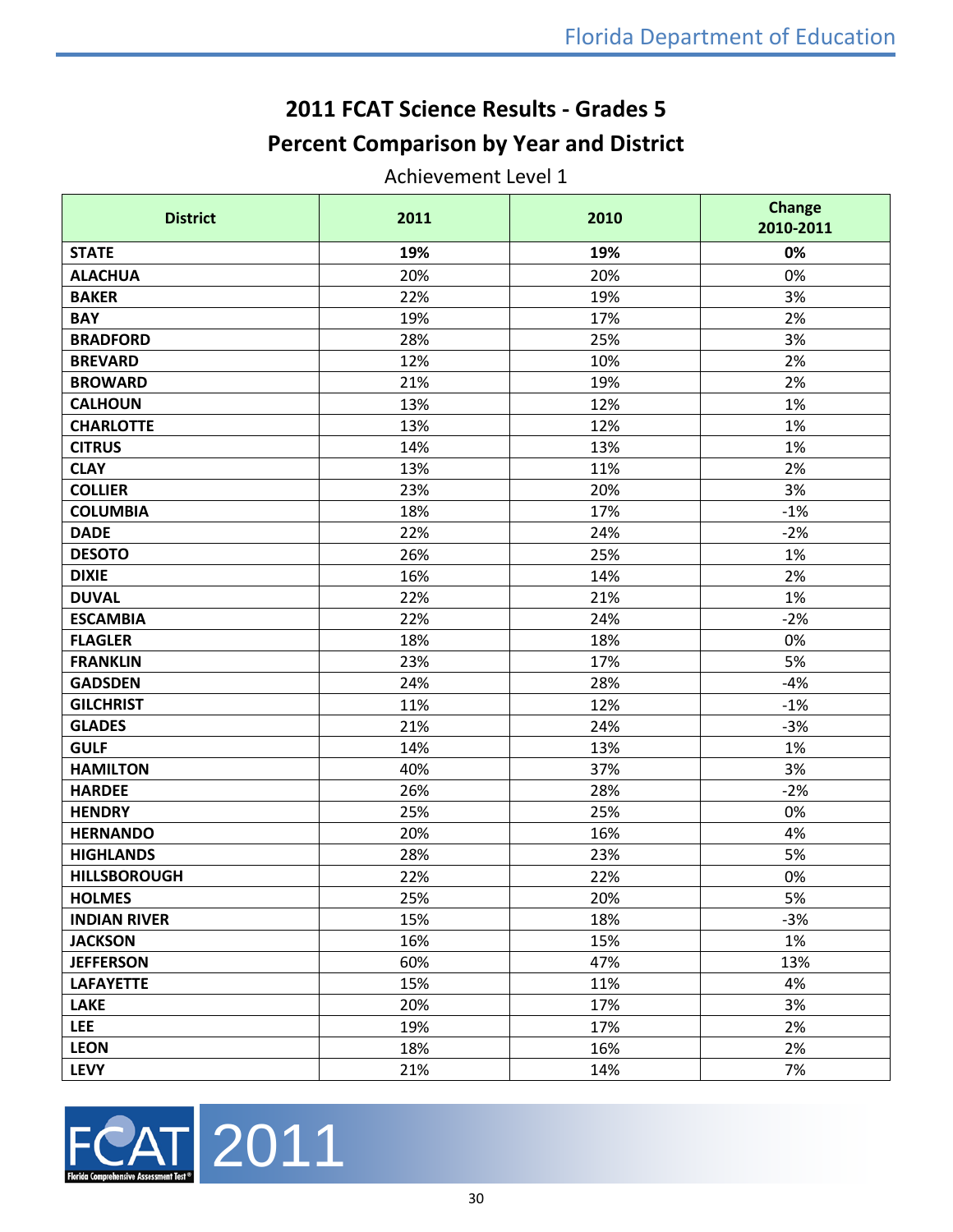## Florida Department of Education

| <b>District</b>   | 2011<br>2010 |     | <b>Change</b><br>2010-2011 |
|-------------------|--------------|-----|----------------------------|
| <b>STATE</b>      | 19%          | 19% | 0%                         |
| <b>LIBERTY</b>    | 15%          | 21% | $-6%$                      |
| <b>MADISON</b>    | 33%          | 42% | $-9%$                      |
| <b>MANATEE</b>    | 25%          | 23% | 2%                         |
| <b>MARION</b>     | 20%          | 22% | $-2%$                      |
| <b>MARTIN</b>     | 12%          | 16% | $-4%$                      |
| <b>MONROE</b>     | 13%          | 12% | 1%                         |
| <b>NASSAU</b>     | 13%          | 14% | $-1%$                      |
| <b>OKALOOSA</b>   | 12%          | 11% | 1%                         |
| <b>OKEECHOBEE</b> | 29%          | 23% | 6%                         |
| <b>ORANGE</b>     | 21%          | 21% | 0%                         |
| <b>OSCEOLA</b>    | 21%          | 23% | $-2%$                      |
| <b>PALM BEACH</b> | 15%          | 17% | $-2%$                      |
| <b>PASCO</b>      | 20%          | 18% | 2%                         |
| <b>PINELLAS</b>   | 22%          | 19% | 3%                         |
| <b>POLK</b>       | 23%          | 23% | 0%                         |
| <b>PUTNAM</b>     | 19%          | 24% | $-5%$                      |
| <b>SANTA ROSA</b> | 11%          | 10% | 1%                         |
| <b>SARASOTA</b>   | 11%          | 12% | $-1%$                      |
| <b>SEMINOLE</b>   | 12%          | 11% | 1%                         |
| <b>ST. JOHNS</b>  | 8%           | 8%  | 0%                         |
| <b>ST. LUCIE</b>  | 22%          | 23% | $-1%$                      |
| <b>SUMTER</b>     | 12%          | 11% | 1%                         |
| <b>SUWANNEE</b>   | 29%          | 26% | 3%                         |
| <b>TAYLOR</b>     | 27%          | 30% | $-3%$                      |
| <b>UNION</b>      | 22%          | 17% | 5%                         |
| <b>VOLUSIA</b>    | 13%          | 15% | $-2%$                      |
| <b>WAKULLA</b>    | 12%          | 8%  | 4%                         |
| <b>WALTON</b>     | 12%          | 12% | 0%                         |
| <b>WASHINGTON</b> | 21%          | 26% | $-5%$                      |

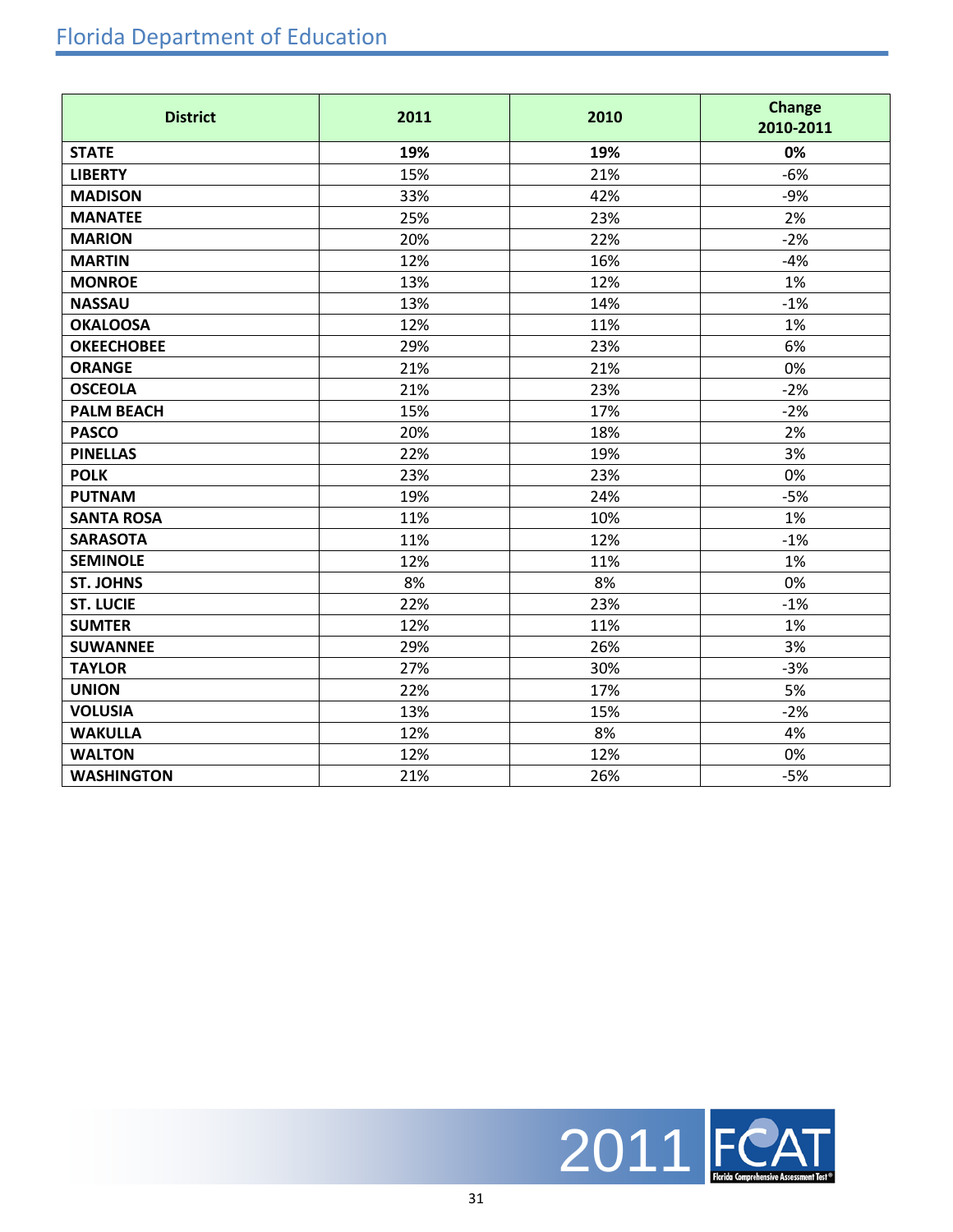## **2011 FCAT Science Results - Grades 8**

## **Percent Comparison by Year and District**

Achievement Level 3 and Above (On Grade Level and Above)

| <b>District</b>     | 2011 | 2010 | <b>Change</b><br>2010-2011 |
|---------------------|------|------|----------------------------|
| <b>STATE</b>        | 46%  | 43%  | 3%                         |
| <b>ALACHUA</b>      | 48%  | 45%  | 3%                         |
| <b>BAKER</b>        | 44%  | 41%  | 3%                         |
| <b>BAY</b>          | 45%  | 47%  | $-2%$                      |
| <b>BRADFORD</b>     | 39%  | 32%  | 7%                         |
| <b>BREVARD</b>      | 60%  | 58%  | 2%                         |
| <b>BROWARD</b>      | 44%  | 45%  | $-1%$                      |
| <b>CALHOUN</b>      | 49%  | 51%  | $-2%$                      |
| <b>CHARLOTTE</b>    | 50%  | 50%  | 0%                         |
| <b>CITRUS</b>       | 54%  | 49%  | 5%                         |
| <b>CLAY</b>         | 53%  | 51%  | 2%                         |
| <b>COLLIER</b>      | 43%  | 44%  | $-1%$                      |
| <b>COLUMBIA</b>     | 39%  | 36%  | 3%                         |
| <b>DADE</b>         | 41%  | 34%  | 7%                         |
| <b>DESOTO</b>       | 38%  | 25%  | 13%                        |
| <b>DIXIE</b>        | 49%  | 51%  | $-2%$                      |
| <b>DUVAL</b>        | 42%  | 41%  | 1%                         |
| <b>ESCAMBIA</b>     | 41%  | 38%  | 3%                         |
| <b>FLAGLER</b>      | 45%  | 42%  | 3%                         |
| <b>FRANKLIN</b>     | 25%  | 45%  | $-20%$                     |
| <b>GADSDEN</b>      | 25%  | 17%  | 8%                         |
| <b>GILCHRIST</b>    | 66%  | 68%  | $-2%$                      |
| <b>GLADES</b>       | 32%  | 39%  | $-7%$                      |
| <b>GULF</b>         | 47%  | 41%  | 6%                         |
| <b>HAMILTON</b>     | 25%  | 22%  | 3%                         |
| <b>HARDEE</b>       | 33%  | 33%  | 0%                         |
| <b>HENDRY</b>       | 29%  | 26%  | 3%                         |
| <b>HERNANDO</b>     | 47%  | 45%  | 2%                         |
| <b>HIGHLANDS</b>    | 38%  | 34%  | 4%                         |
| <b>HILLSBOROUGH</b> | 45%  | 45%  | 0%                         |
| <b>HOLMES</b>       | 44%  | 37%  | 7%                         |
| <b>INDIAN RIVER</b> | 50%  | 43%  | 7%                         |
| <b>JACKSON</b>      | 40%  | 44%  | $-4%$                      |
| <b>JEFFERSON</b>    | 20%  | 20%  | 0%                         |
| <b>LAFAYETTE</b>    | 43%  | 33%  | 10%                        |
| <b>LAKE</b>         | 44%  | 45%  | $-1%$                      |
| <b>LEE</b>          | 45%  | 41%  | 4%                         |
| <b>LEON</b>         | 52%  | 50%  | 2%                         |
| <b>LEVY</b>         | 46%  | 44%  | 2%                         |
| <b>LIBERTY</b>      | 44%  | 54%  | $-10%$                     |

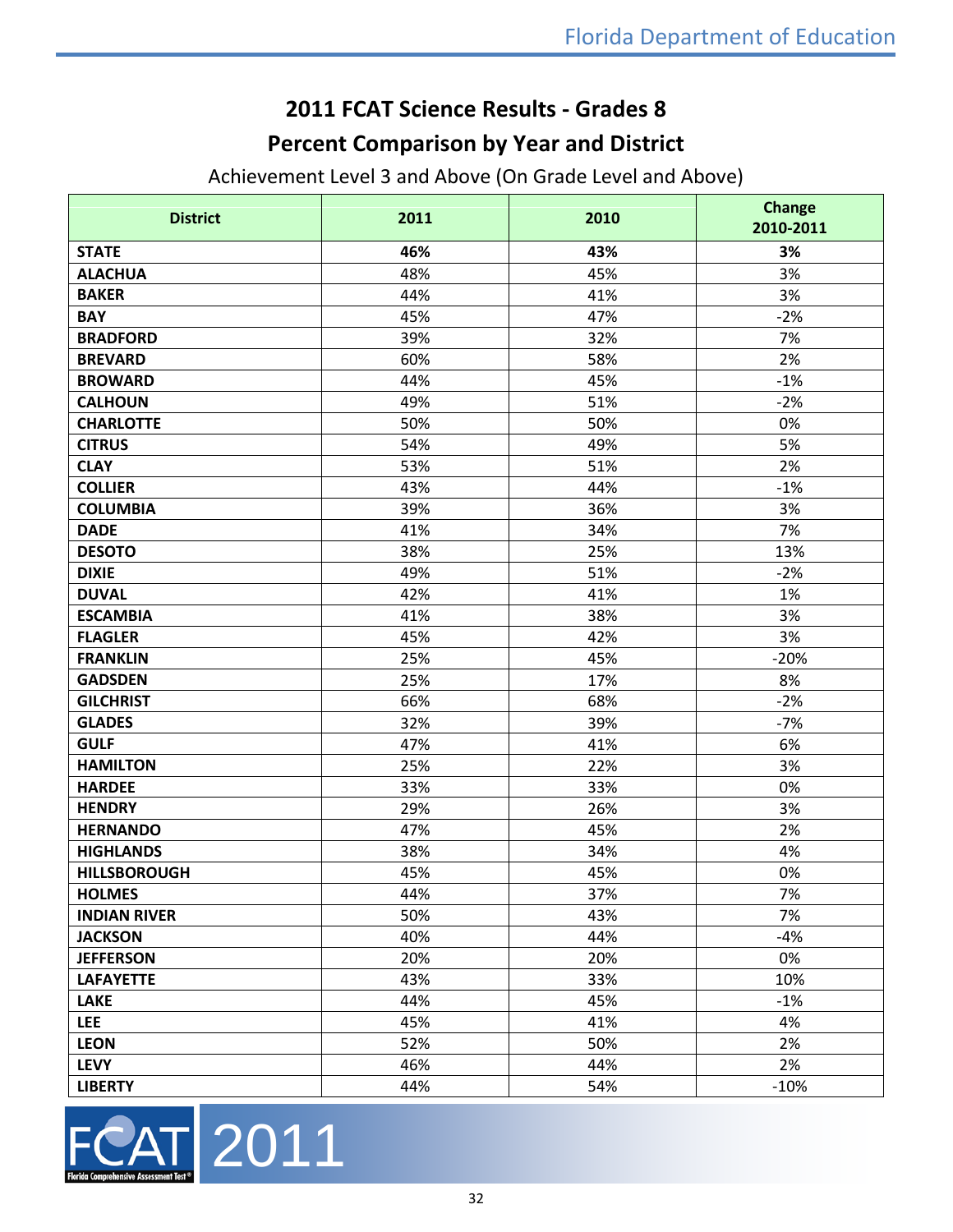## Florida Department of Education

| <b>District</b>   | 2011 | 2010 | <b>Change</b><br>2010-2011 |
|-------------------|------|------|----------------------------|
| <b>STATE</b>      | 46%  | 43%  | 3%                         |
| <b>MADISON</b>    | 17%  | 21%  | $-4%$                      |
| <b>MANATEE</b>    | 44%  | 38%  | 6%                         |
| <b>MARION</b>     | 42%  | 40%  | 2%                         |
| <b>MARTIN</b>     | 59%  | 57%  | 1%                         |
| <b>MONROE</b>     | 56%  | 54%  | 2%                         |
| <b>NASSAU</b>     | 57%  | 53%  | 4%                         |
| <b>OKALOOSA</b>   | 65%  | 62%  | 3%                         |
| <b>OKEECHOBEE</b> | 38%  | 32%  | 6%                         |
| <b>ORANGE</b>     | 41%  | 39%  | 2%                         |
| <b>OSCEOLA</b>    | 37%  | 33%  | 4%                         |
| <b>PALM BEACH</b> | 54%  | 50%  | 4%                         |
| <b>PASCO</b>      | 47%  | 44%  | 3%                         |
| <b>PINELLAS</b>   | 42%  | 40%  | 2%                         |
| <b>POLK</b>       | 36%  | 34%  | 2%                         |
| <b>PUTNAM</b>     | 33%  | 30%  | 3%                         |
| <b>SANTA ROSA</b> | 61%  | 61%  | 0%                         |
| <b>SARASOTA</b>   | 60%  | 53%  | 7%                         |
| <b>SEMINOLE</b>   | 57%  | 56%  | 1%                         |
| <b>ST. JOHNS</b>  | 63%  | 60%  | 3%                         |
| <b>ST. LUCIE</b>  | 43%  | 38%  | 5%                         |
| <b>SUMTER</b>     | 49%  | 47%  | 2%                         |
| <b>SUWANNEE</b>   | 41%  | 39%  | 2%                         |
| <b>TAYLOR</b>     | 31%  | 39%  | $-8%$                      |
| <b>UNION</b>      | 51%  | 46%  | 5%                         |
| <b>VOLUSIA</b>    | 50%  | 44%  | 6%                         |
| <b>WAKULLA</b>    | 54%  | 58%  | $-4%$                      |
| <b>WALTON</b>     | 54%  | 50%  | 4%                         |
| <b>WASHINGTON</b> | 40%  | 42%  | $-2%$                      |

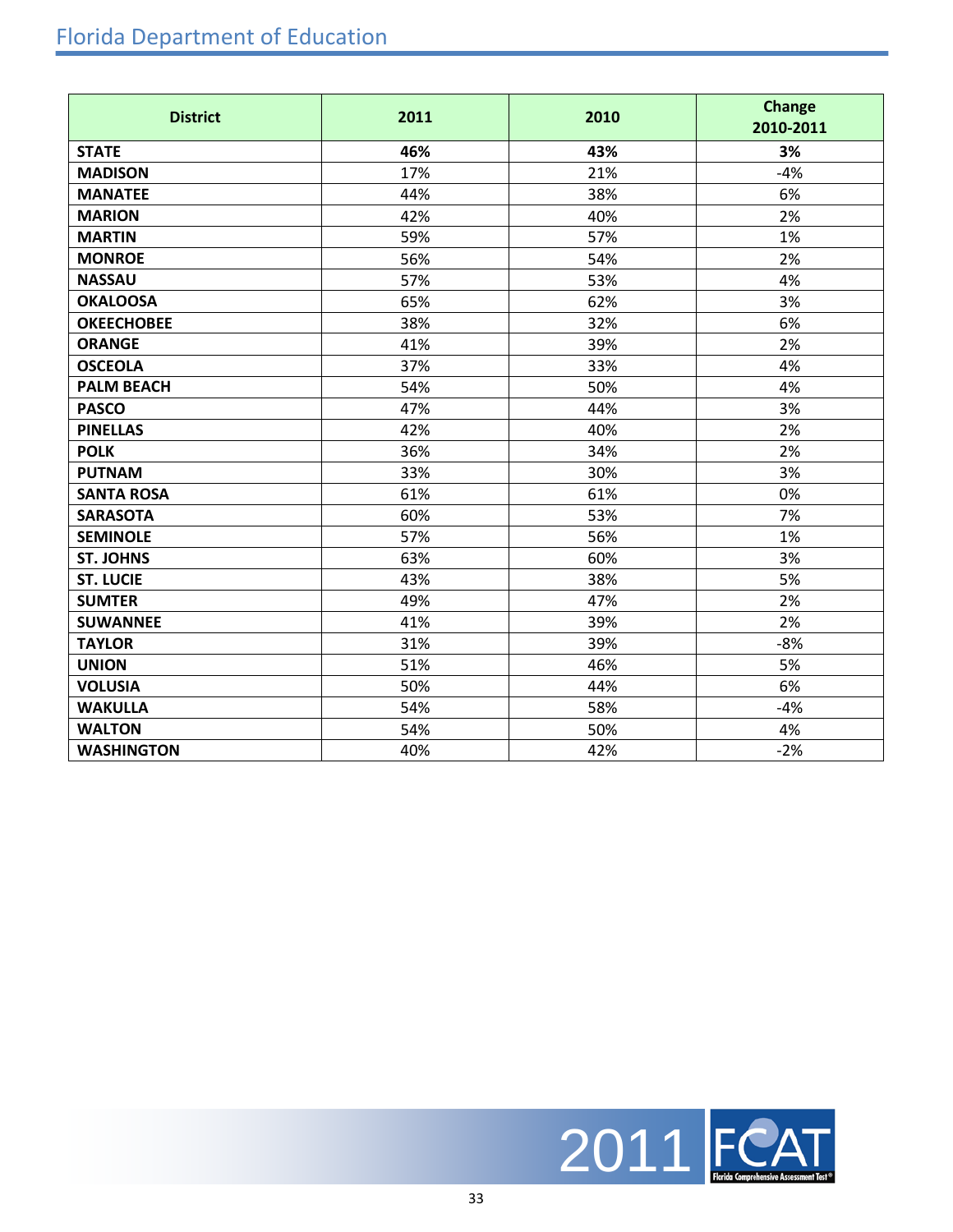## **2011 FCAT Science Results - Grades 8 Percent Comparison by Year and District**

Achievement Level 1

| <b>District</b>     | 2011 | 2010 | <b>Change</b><br>2010-2011 |
|---------------------|------|------|----------------------------|
| <b>STATE</b>        | 23%  | 25%  | $-2%$                      |
| <b>ALACHUA</b>      | 24%  | 28%  | $-4%$                      |
| <b>BAKER</b>        | 24%  | 23%  | 1%                         |
| <b>BAY</b>          | 20%  | 21%  | $-1%$                      |
| <b>BRADFORD</b>     | 26%  | 33%  | $-7%$                      |
| <b>BREVARD</b>      | 12%  | 14%  | $-2%$                      |
| <b>BROWARD</b>      | 24%  | 24%  | 0%                         |
| <b>CALHOUN</b>      | 17%  | 16%  | 1%                         |
| <b>CHARLOTTE</b>    | 20%  | 19%  | 1%                         |
| <b>CITRUS</b>       | 14%  | 21%  | $-7%$                      |
| <b>CLAY</b>         | 13%  | 18%  | $-5%$                      |
| <b>COLLIER</b>      | 25%  | 25%  | 0%                         |
| <b>COLUMBIA</b>     | 26%  | 30%  | $-4%$                      |
| <b>DADE</b>         | 28%  | 33%  | $-5%$                      |
| <b>DESOTO</b>       | 28%  | 37%  | $-9%$                      |
| <b>DIXIE</b>        | 18%  | 16%  | 2%                         |
| <b>DUVAL</b>        | 25%  | 28%  | $-3%$                      |
| <b>ESCAMBIA</b>     | 27%  | 29%  | $-2%$                      |
| <b>FLAGLER</b>      | 21%  | 23%  | $-2%$                      |
| <b>FRANKLIN</b>     | 33%  | 29%  | 4%                         |
| <b>GADSDEN</b>      | 33%  | 44%  | $-11%$                     |
| <b>GILCHRIST</b>    | 6%   | 9%   | $-3%$                      |
| <b>GLADES</b>       | 26%  | 30%  | $-4%$                      |
| <b>GULF</b>         | 19%  | 27%  | $-8%$                      |
| <b>HAMILTON</b>     | 42%  | 47%  | $-5%$                      |
| <b>HARDEE</b>       | 32%  | 34%  | $-2%$                      |
| <b>HENDRY</b>       | 35%  | 35%  | 0%                         |
| <b>HERNANDO</b>     | 19%  | 22%  | $-3%$                      |
| <b>HIGHLANDS</b>    | 29%  | 32%  | $-3%$                      |
| <b>HILLSBOROUGH</b> | 24%  | 25%  | $-1%$                      |
| <b>HOLMES</b>       | 20%  | 29%  | $-9%$                      |
| <b>INDIAN RIVER</b> | 20%  | 26%  | $-6%$                      |
| <b>JACKSON</b>      | 25%  | 22%  | 3%                         |
| <b>JEFFERSON</b>    | 53%  | 45%  | 8%                         |
| <b>LAFAYETTE</b>    | 24%  | 28%  | $-4%$                      |
| <b>LAKE</b>         | 23%  | 23%  | 0%                         |
| <b>LEE</b>          | 22%  | 26%  | $-4%$                      |
| <b>LEON</b>         | 18%  | 21%  | $-3%$                      |
| <b>LEVY</b>         | 19%  | 20%  | $-1%$                      |
| <b>LIBERTY</b>      | 17%  | 13%  | 4%                         |

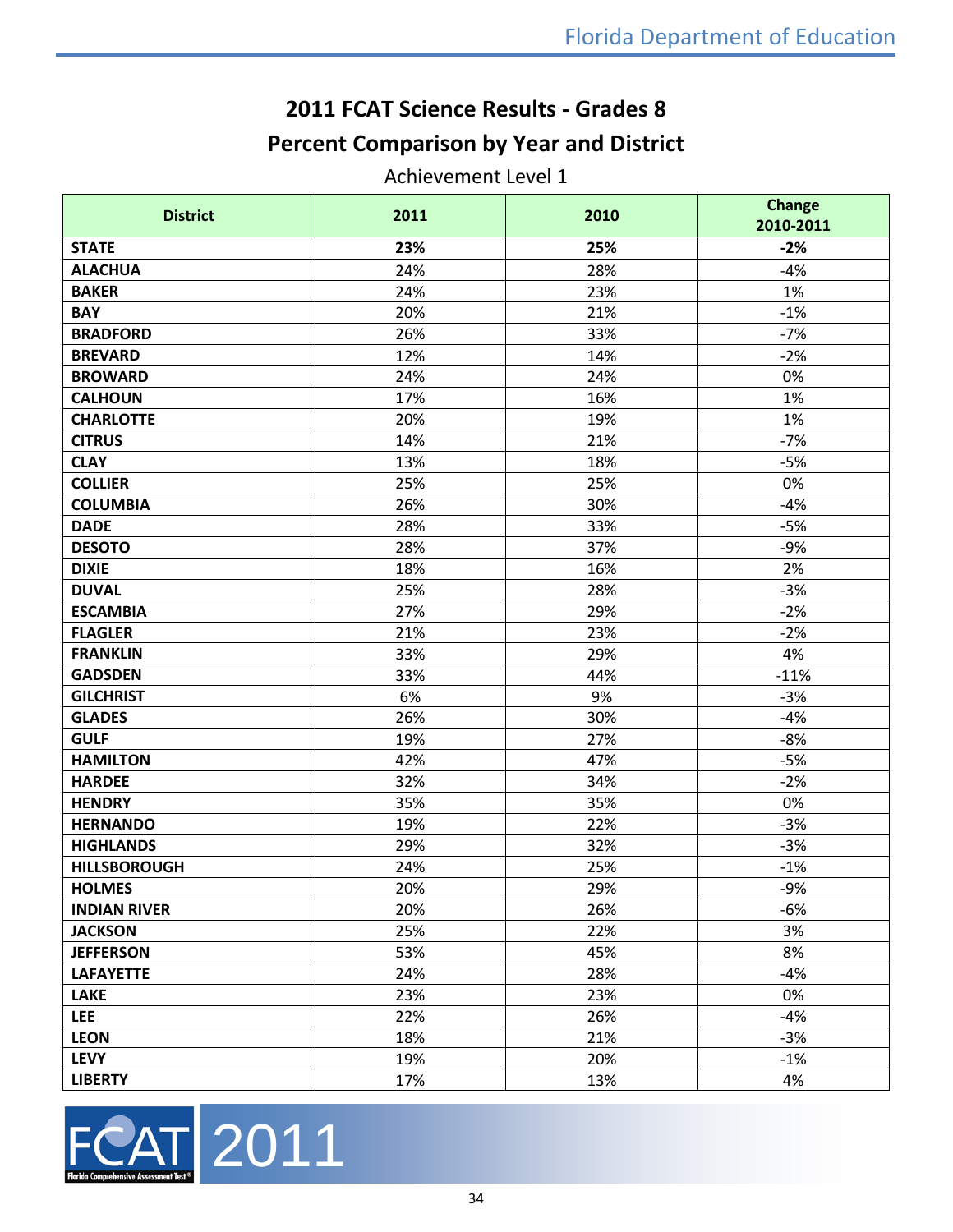## Florida Department of Education

| <b>District</b>   | 2011 | 2010 | <b>Change</b><br>2010-2011 |
|-------------------|------|------|----------------------------|
| <b>STATE</b>      | 23%  | 25%  | $-2%$                      |
| <b>MADISON</b>    | 46%  | 50%  | $-4%$                      |
| <b>MANATEE</b>    | 23%  | 26%  | $-3%$                      |
| <b>MARION</b>     | 22%  | 27%  | $-5%$                      |
| <b>MARTIN</b>     | 15%  | 15%  | 0%                         |
| <b>MONROE</b>     | 15%  | 17%  | $-2%$                      |
| <b>NASSAU</b>     | 13%  | 15%  | $-2%$                      |
| <b>OKALOOSA</b>   | 8%   | 11%  | $-3%$                      |
| <b>OKEECHOBEE</b> | 25%  | 30%  | $-5%$                      |
| <b>ORANGE</b>     | 25%  | 28%  | $-3%$                      |
| <b>OSCEOLA</b>    | 27%  | 33%  | $-6%$                      |
| <b>PALM BEACH</b> | 19%  | 21%  | $-2%$                      |
| <b>PASCO</b>      | 19%  | 21%  | $-2%$                      |
| <b>PINELLAS</b>   | 26%  | 27%  | $-1%$                      |
| <b>POLK</b>       | 29%  | 32%  | $-3%$                      |
| <b>PUTNAM</b>     | 31%  | 33%  | $-2%$                      |
| <b>SANTA ROSA</b> | 11%  | 11%  | 0%                         |
| <b>SARASOTA</b>   | 14%  | 18%  | $-4%$                      |
| <b>SEMINOLE</b>   | 15%  | 16%  | $-1%$                      |
| <b>ST. JOHNS</b>  | 11%  | 13%  | $-2%$                      |
| <b>ST. LUCIE</b>  | 23%  | 28%  | $-5%$                      |
| <b>SUMTER</b>     | 18%  | 26%  | $-8%$                      |
| <b>SUWANNEE</b>   | 21%  | 26%  | $-5%$                      |
| <b>TAYLOR</b>     | 36%  | 29%  | 7%                         |
| <b>UNION</b>      | 24%  | 19%  | 5%                         |
| <b>VOLUSIA</b>    | 20%  | 23%  | $-3%$                      |
| <b>WAKULLA</b>    | 14%  | 16%  | $-2%$                      |
| <b>WALTON</b>     | 16%  | 22%  | $-6%$                      |
| <b>WASHINGTON</b> | 30%  | 21%  | 9%                         |

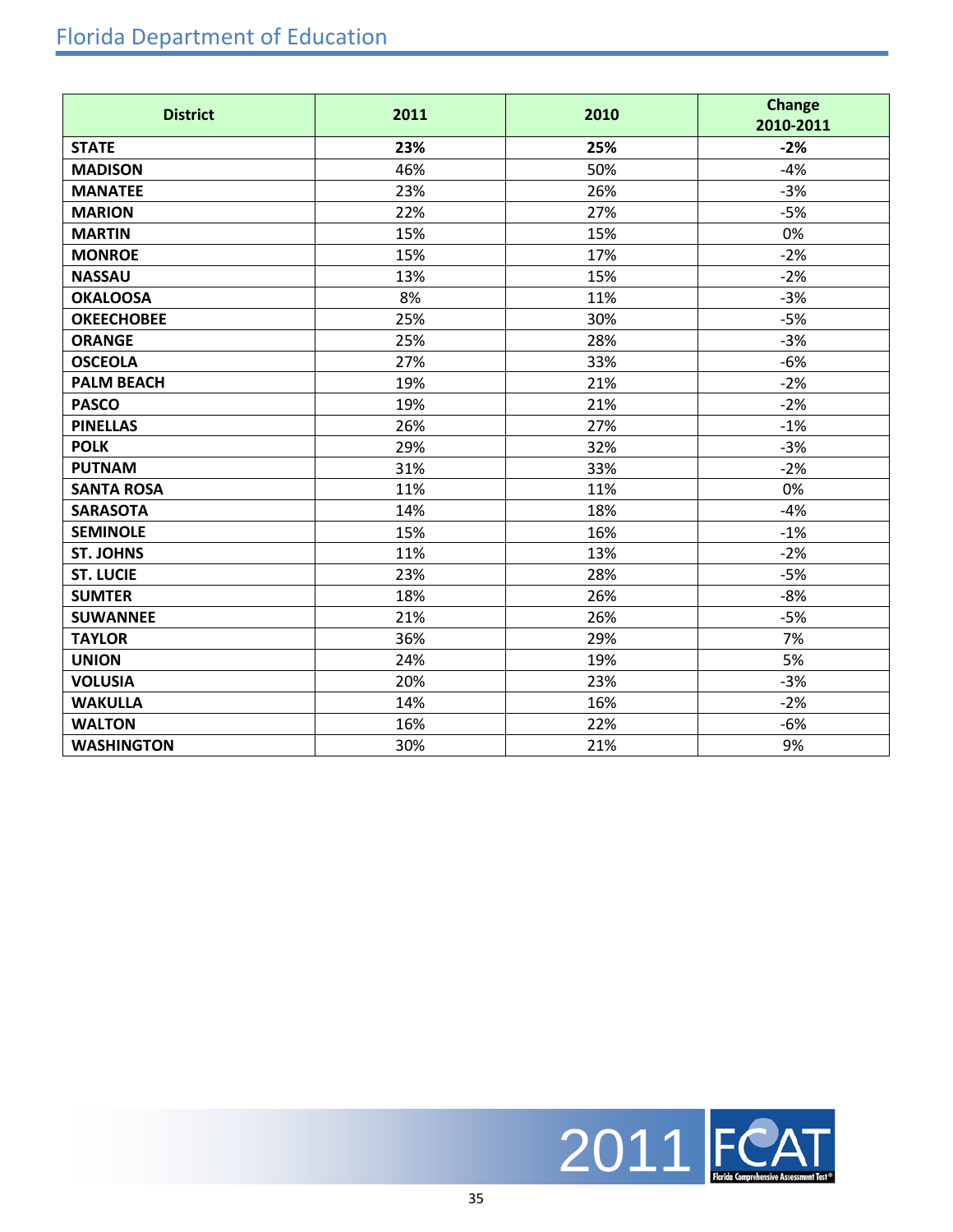## **2011 FCAT Science Results - Grades 11 Percent Comparison by Year and District**

Achievement Level 3 and Above (On Grade Level and Above)

| <b>District</b>     | 2011 | 2010 | <b>Change</b><br>2010-2011 |
|---------------------|------|------|----------------------------|
| <b>STATE</b>        | 40%  | 38%  | 2%                         |
| <b>ALACHUA</b>      | 45%  | 42%  | 3%                         |
| <b>BAKER</b>        | 35%  | 37%  | $-2%$                      |
| <b>BAY</b>          | 40%  | 43%  | $-3%$                      |
| <b>BRADFORD</b>     | 38%  | 35%  | 3%                         |
| <b>BREVARD</b>      | 54%  | 53%  | 0%                         |
| <b>BROWARD</b>      | 37%  | 36%  | 0%                         |
| <b>CALHOUN</b>      | 34%  | 38%  | $-4%$                      |
| <b>CHARLOTTE</b>    | 41%  | 36%  | 5%                         |
| <b>CITRUS</b>       | 37%  | 39%  | $-2$                       |
| <b>CLAY</b>         | 45%  | 42%  | 3%                         |
| <b>COLLIER</b>      | 37%  | 34%  | 3%                         |
| <b>COLUMBIA</b>     | 37%  | 30%  | 7%                         |
| <b>DADE</b>         | 37%  | 30%  | 7%                         |
| <b>DESOTO</b>       | 21%  | 25%  | $-4%$                      |
| <b>DIXIE</b>        | 31%  | 25%  | 6%                         |
| <b>DUVAL</b>        | 42%  | 43%  | $-1%$                      |
| <b>ESCAMBIA</b>     | 44%  | 40%  | 4%                         |
| <b>FLAGLER</b>      | 36%  | 38%  | $-2%$                      |
| <b>FRANKLIN</b>     | 27%  | 27%  | 0%                         |
| <b>GADSDEN</b>      | 13%  | 12%  | 1%                         |
| <b>GILCHRIST</b>    | 51%  | 59%  | $-8%$                      |
| <b>GLADES</b>       | 37%  | 30%  | 7%                         |
| <b>GULF</b>         | 43%  | 42%  | 1%                         |
| <b>HAMILTON</b>     | 19%  | 19%  | 0%                         |
| <b>HARDEE</b>       | 31%  | 24%  | 7%                         |
| <b>HENDRY</b>       | 29%  | 23%  | 6%                         |
| <b>HERNANDO</b>     | 40%  | 37%  | 3%                         |
| <b>HIGHLANDS</b>    | 38%  | 30%  | 8%                         |
| <b>HILLSBOROUGH</b> | 43%  | 44%  | $-1%$                      |
| <b>HOLMES</b>       | 36%  | 34%  | 2%                         |
| <b>INDIAN RIVER</b> | 42%  | 39%  | 3%                         |
| <b>JACKSON</b>      | 34%  | 35%  | $-1%$                      |
| <b>JEFFERSON</b>    | 12%  | 11%  | 2%                         |
| <b>LAFAYETTE</b>    | 23%  | 18%  | 5%                         |
| <b>LAKE</b>         | 34%  | 33%  | 1%                         |
| <b>LEE</b>          | 35%  | 33%  | 2%                         |
| <b>LEON</b>         | 43%  | 47%  | $-4%$                      |
| <b>LEVY</b>         | 38%  | 36%  | 2%                         |
| <b>LIBERTY</b>      | 26%  | 35%  | $-9%$                      |

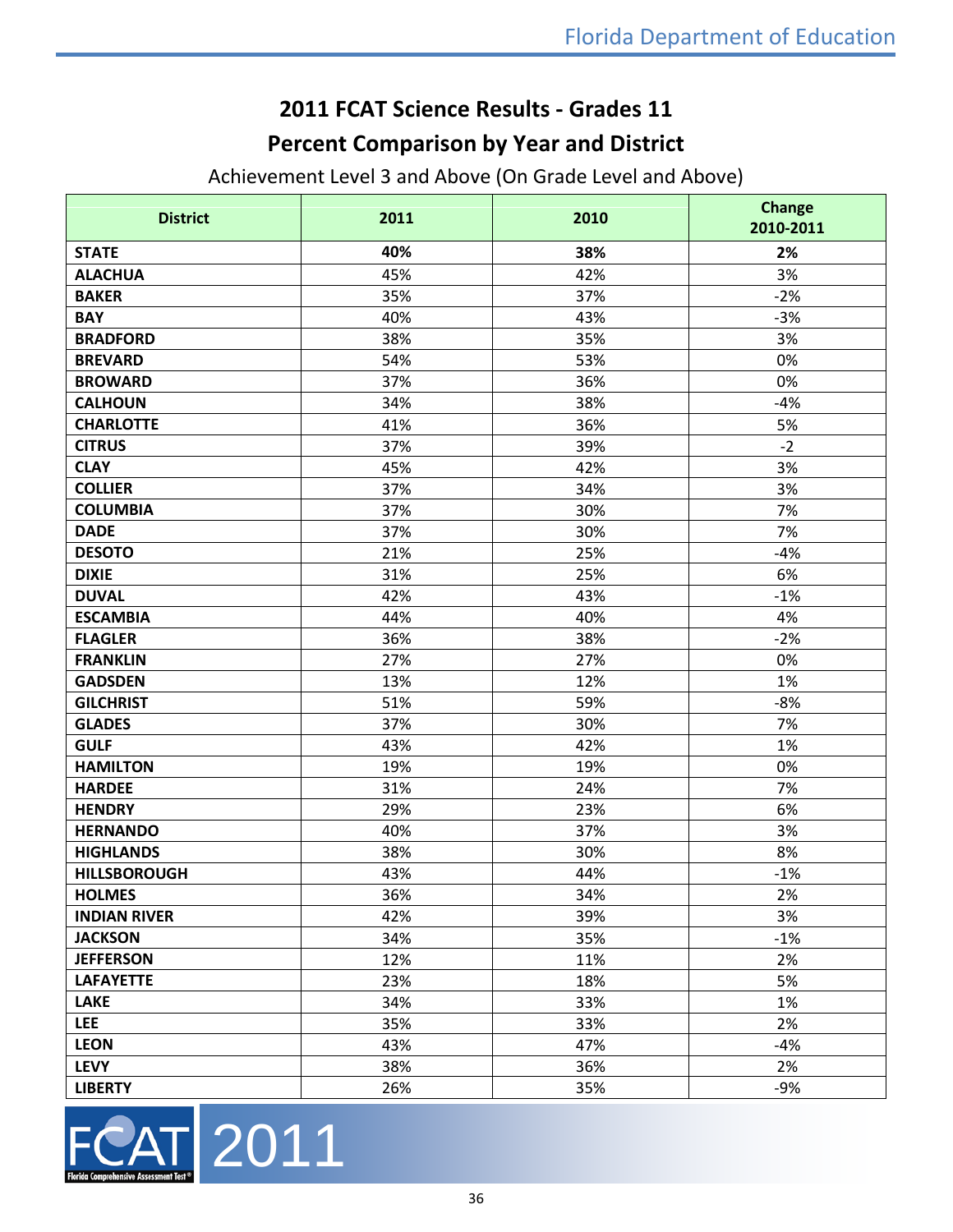| <b>District</b>   | 2011 | 2010 | <b>Change</b><br>2010-2011 |
|-------------------|------|------|----------------------------|
| <b>STATE</b>      | 40%  | 38%  | 2%                         |
| <b>MADISON</b>    | 25%  | 16%  | 9%                         |
| <b>MANATEE</b>    | 38%  | 37%  | 1%                         |
| <b>MARION</b>     | 37%  | 36%  | 1%                         |
| <b>MARTIN</b>     | 52%  | 52%  | 0%                         |
| <b>MONROE</b>     | 43%  | 40%  | 3%                         |
| <b>NASSAU</b>     | 40%  | 37%  | 3%                         |
| <b>OKALOOSA</b>   | 57%  | 57%  | 0%                         |
| <b>OKEECHOBEE</b> | 37%  | 35%  | 2%                         |
| <b>ORANGE</b>     | 38%  | 37%  | 1%                         |
| <b>OSCEOLA</b>    | 32%  | 29%  | 3%                         |
| <b>PALM BEACH</b> | 47%  | 46%  | 1%                         |
| <b>PASCO</b>      | 40%  | 37%  | 3%                         |
| <b>PINELLAS</b>   | 39%  | 36%  | 2%                         |
| <b>POLK</b>       | 31%  | 31%  | 0%                         |
| <b>PUTNAM</b>     | 27%  | 27%  | 0%                         |
| <b>SANTA ROSA</b> | 48%  | 47%  | 1%                         |
| <b>SARASOTA</b>   | 49%  | 45%  | 4%                         |
| <b>SEMINOLE</b>   | 49%  | 51%  | $-2%$                      |
| <b>ST. JOHNS</b>  | 53%  | 53%  | 0%                         |
| <b>ST. LUCIE</b>  | 33%  | 31%  | 2%                         |
| <b>SUMTER</b>     | 48%  | 46%  | 2%                         |
| <b>SUWANNEE</b>   | 39%  | 39%  | 0%                         |
| <b>TAYLOR</b>     | 30%  | 29%  | 1%                         |
| <b>UNION</b>      | 34%  | 35%  | $-1%$                      |
| <b>VOLUSIA</b>    | 44%  | 42%  | 2%                         |
| <b>WAKULLA</b>    | 46%  | 49%  | $-3%$                      |
| <b>WALTON</b>     | 39%  | 36%  | 3%                         |
| <b>WASHINGTON</b> | 35%  | 31%  | 4%                         |

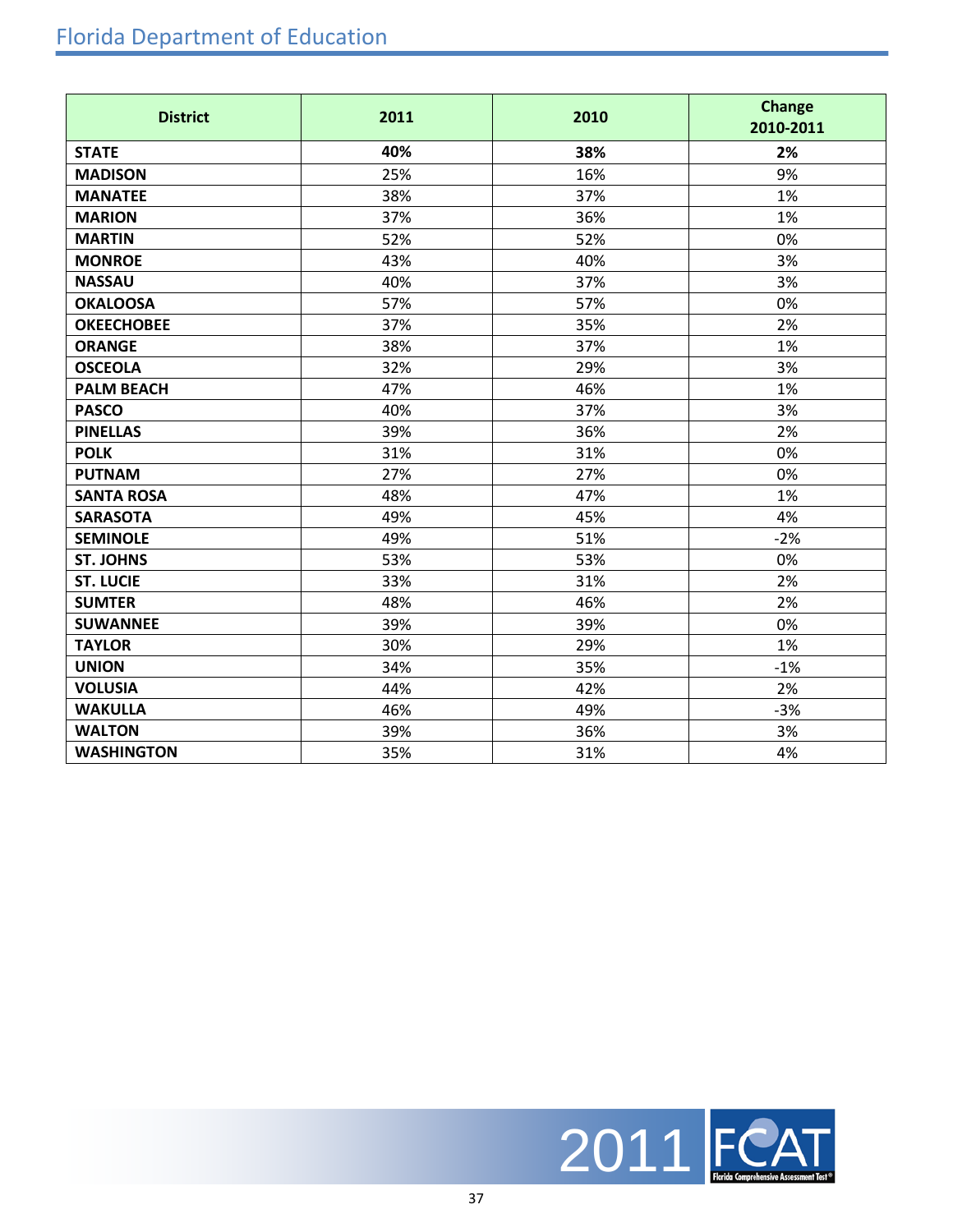## **2011 FCAT Science Results - Grades 11 Percent Comparison by Year and District**

Achievement Level 1

| <b>District</b>     | 2011 | 2010 | <b>Change</b><br>2010-2011 |
|---------------------|------|------|----------------------------|
| <b>STATE</b>        | 28%  | 28%  | 0%                         |
| <b>ALACHUA</b>      | 30%  | 30%  | 0%                         |
| <b>BAKER</b>        | 29%  | 28%  | 1%                         |
| <b>BAY</b>          | 26%  | 22%  | 4%                         |
| <b>BRADFORD</b>     | 36%  | 29%  | 7%                         |
| <b>BREVARD</b>      | 16%  | 16%  | 0%                         |
| <b>BROWARD</b>      | 31%  | 29%  | 2%                         |
| <b>CALHOUN</b>      | 29%  | 23%  | 6%                         |
| <b>CHARLOTTE</b>    | 27%  | 30%  | $-3%$                      |
| <b>CITRUS</b>       | 29%  | 25%  | 4%                         |
| <b>CLAY</b>         | 23%  | 25%  | $-2%$                      |
| <b>COLLIER</b>      | 34%  | 33%  | 1%                         |
| <b>COLUMBIA</b>     | 31%  | 30%  | 1%                         |
| <b>DADE</b>         | 30%  | 36%  | $-6%$                      |
| <b>DESOTO</b>       | 46%  | 35%  | 11%                        |
| <b>DIXIE</b>        | 45%  | 49%  | $-4%$                      |
| <b>DUVAL</b>        | 23%  | 21%  | 2%                         |
| <b>ESCAMBIA</b>     | 22%  | 24%  | $-2%$                      |
| <b>FLAGLER</b>      | 30%  | 30%  | 0%                         |
| <b>FRANKLIN</b>     | 46%  | 33%  | 13%                        |
| <b>GADSDEN</b>      | 50%  | 53%  | $-3%$                      |
| <b>GILCHRIST</b>    | 16%  | 9%   | 7%                         |
| <b>GLADES</b>       | 42%  | 48%  | $-6%$                      |
| <b>GULF</b>         | 29%  | 22%  | 7%                         |
| <b>HAMILTON</b>     | 45%  | 47%  | $-2%$                      |
| <b>HARDEE</b>       | 34%  | 31%  | 3%                         |
| <b>HENDRY</b>       | 40%  | 42%  | $-2%$                      |
| <b>HERNANDO</b>     | 26%  | 26%  | 0%                         |
| <b>HIGHLANDS</b>    | 35%  | 36%  | $-1%$                      |
| <b>HILLSBOROUGH</b> | 27%  | 24%  | 3%                         |
| <b>HOLMES</b>       | 31%  | 27%  | 4%                         |
| <b>INDIAN RIVER</b> | 25%  | 25%  | 0%                         |
| <b>JACKSON</b>      | 33%  | 29%  | 4%                         |
| <b>JEFFERSON</b>    | 62%  | 49%  | 13%                        |
| <b>LAFAYETTE</b>    | 42%  | 51%  | $-9%$                      |
| <b>LAKE</b>         | 33%  | 32%  | 1%                         |
| <b>LEE</b>          | 32%  | 29%  | 3%                         |
| <b>LEON</b>         | 28%  | 23%  | 5%                         |
| <b>LEVY</b>         | 29%  | 30%  | $-1%$                      |